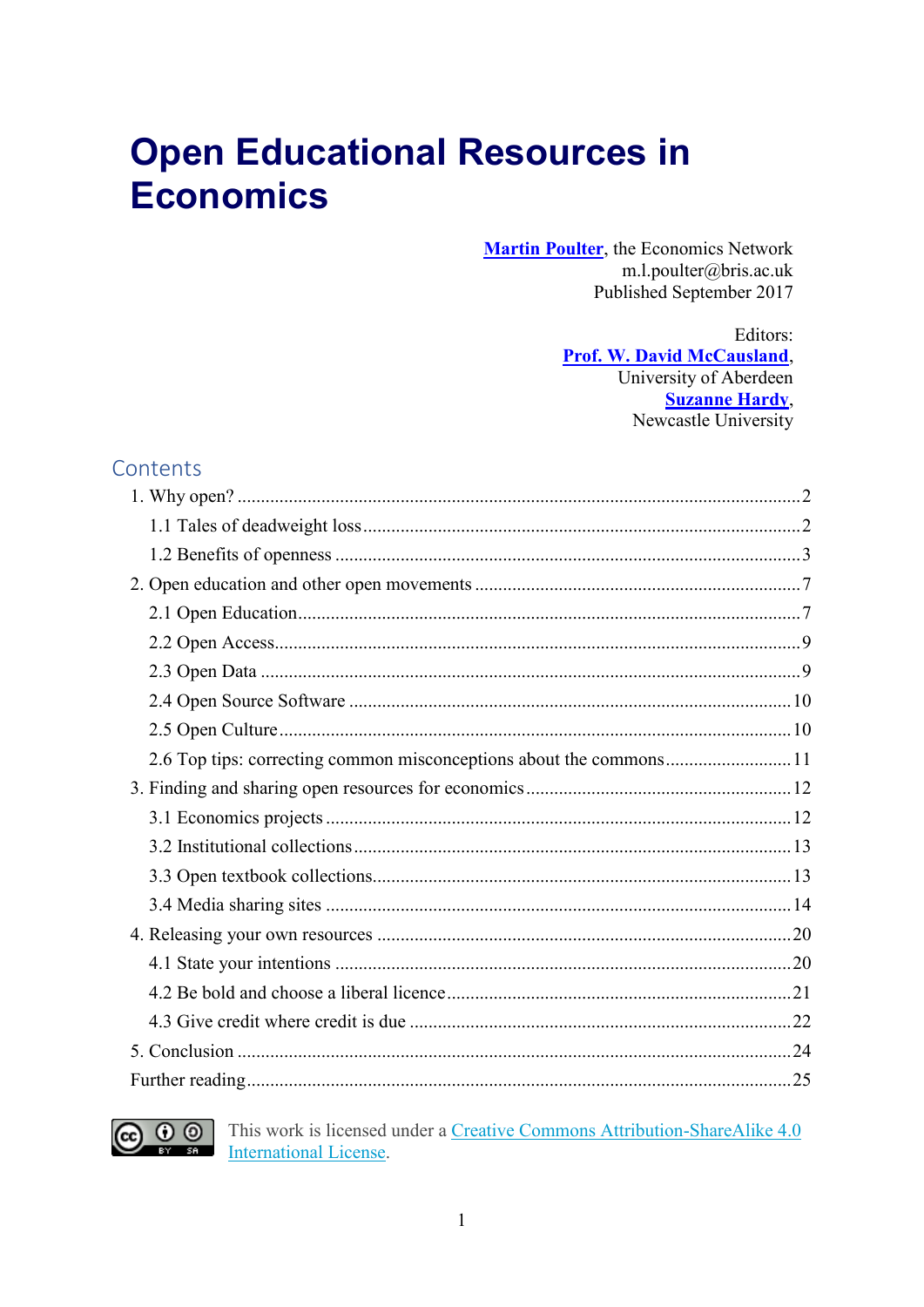## <span id="page-1-0"></span>1. Why open?

"[O]penness can be argued to be at the very core of higher education in the 21st century. In its most positive interpretation it is the means by which higher education becomes more relevant to society, by opening up its knowledge and access to its services. It provides the means by which higher education adapts to the changed context of the digital world." -Martin Weller, ["The Battle for Open"](http://jime.open.ac.uk/articles/10.5334/2013-15/)

- 1.1 [Tales of deadweight loss](https://www.economicsnetwork.ac.uk/#Tales_of_deadweight_loss)
- •1.2 [Benefits of openness](https://www.economicsnetwork.ac.uk/#Benefits_of_openness)
	- o [1.2.1 Showcasing](https://www.economicsnetwork.ac.uk/#Showcasing)
	- $\circ$  [1.2.2 Productivity](https://www.economicsnetwork.ac.uk/#Productivity)
	- o [1.2.3 Transformation](https://www.economicsnetwork.ac.uk/#Transformation)

## <span id="page-1-1"></span>1.1 Tales of deadweight loss

This chapter is about sharing educational resources and about the wealth of educational material for economics that is freely available. Before we look at the advantages of sharing, consider the wasted effort in the current system. Situations like these may be familiar:

- •An economist in another institution has created a witty introduction to their field with recommended readings, but now they've retired and are not on email, and the references are starting to look dated. You could copy the list and apply some updates, but you do not own the copyright. Copyright applies automatically to an original work whether the author makes a copyright statement or not, and, for written works, does not expire until seventy years after the author's death.<sup>[\[1\]](https://www.economicsnetwork.ac.uk/#fn1)</sup>
- •A decade ago, a couple of academics created a site that gives an engaging and original overview of their field. However, the site uses an animated navigation widget that does not work with modern browsers, and the site's authors have moved on to other careers. Just copying their content to another site and linking its pages together without the widget would help that content reach a new audience. The authors might be okay with this, but haven't declared the conditions for reuse of the site. They have moved on to other careers and their contact details no longer work.
- •A funded project created a site with a set of educational materials. Now that the funding stream has ended and the staff have moved to other roles, it is no one's job to keep the site running. When the domain name elapses, the site will disappear although the material, with some tweaks, could still be useful.

We could do things differently. We could see copyright restrictions and technical barriers, that make sense in the commercial realm, as restricting educational resources from their full potential. When we create work, we could declare our intentions for it up front, so people do not have to take time asking us. We could work to free up education from some of these barriers while maintaining quality and making sure that creators of materials are properly credited.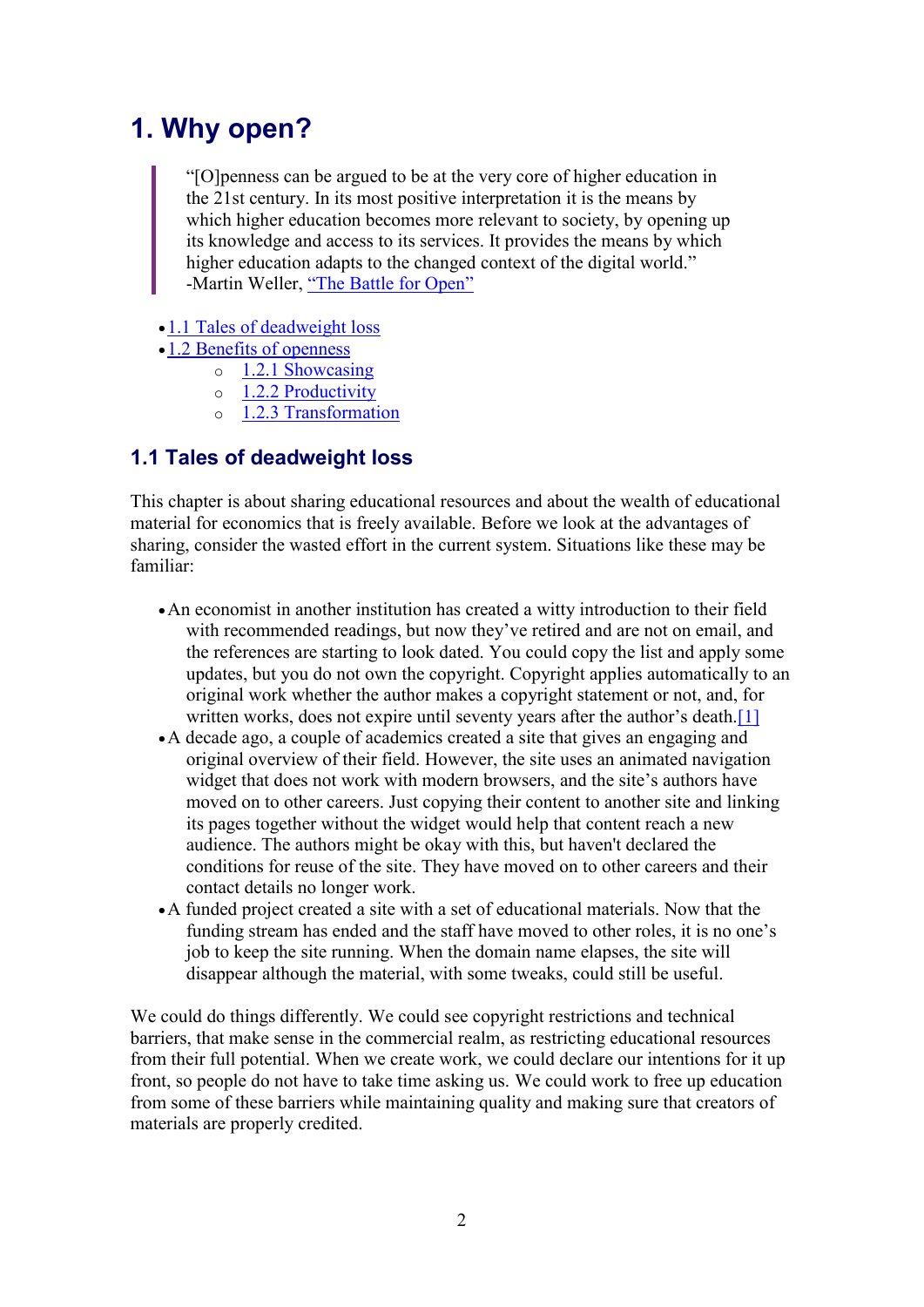This "opening up" of content can be done at any scale. The term "Open Educational Resources" can encompass institutional projects to put all course materials online by default, or it can refer to someone sharing a photograph on a site such as Flickr, with permission for other people to use it in teaching (Weller (2010))[.\[2\]](https://www.economicsnetwork.ac.uk/#fn2)

## <span id="page-2-0"></span>1.2 Benefits of openness

The benefits to learners, teaching staff, and universities of releasing open educational resources have been widely studied[.\[3\]](https://www.economicsnetwork.ac.uk/#fn3) For the purposes of this chapter, they can be grouped under three main headings:

- •*Showcasing:* open course materials are encountered outside academia, contributing to a better-informed public, especially to better-informed prospective students.
- •*Productivity improvements:* things that we do anyway can be done more easily, to a higher standard and more sustainably.
- •*Transformation:* a changed environment of educational resources enables (some would say *requires*) new approaches to teaching.

## 1.2.1 Showcasing

The free availability of education resources means prospective students are potentially better-informed about university subjects and about individual courses. Insofar as they take this opportunity, this should result in better enrolment choices and, down the line, greater satisfaction. The Open University has made a particular success of marketing courses by releasing open resources, generating thousands of new student enrolments (Weller (2010)).

The platforms considered later in this chapter, such as YouTube and iTunesU, are marketplaces of ideas in which market share produces tangible gains. Some institutions are highly visible on these platforms, but many are not. Those who make themselves visible by sharing good materials in a subject, as the Open University have done for many subjects including economics, create an association between that subject and their institution, especially among people who have not yet thought about formally studying the subject. Institutions that choose not to engage are, in effect, choosing to be less wellknown.

A corollary of this benefit is better management of intellectual property. A formal process for releasing material openly online, including free licences, makes clear the rights of the university, the staff member, and third parties. If the staff member moves to another institution, they can continue to use the materials they've created even if the institution owns their copyright. Depositing materials in a public online archive makes it easy to show primacy if those materials are copied by someone else.

## Top Tip:

If you are collaborating to create educational or reference materials, take a group decision *right at the start* about intellectual property. Will this be an open resource that people can adapt, or will you keep all copyright protections, with risks for sustainability? Licences are discussed in [Section 4.](https://www.economicsnetwork.ac.uk/handbook/4)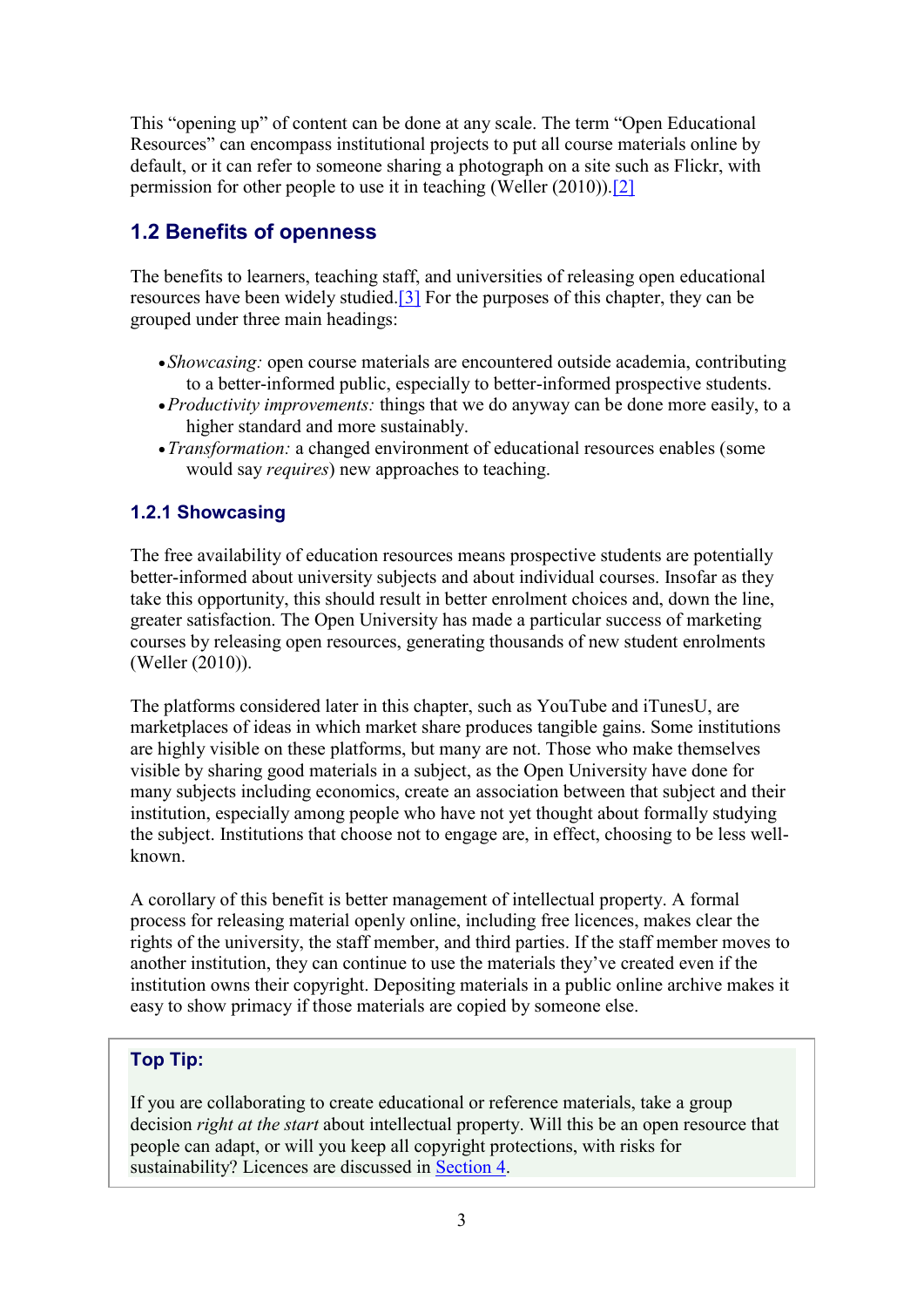#### 1.2.2 Productivity

Each course is different, and each lecturer is different. Any course will mix core concepts with the lecturers' own ideas and examples. Open sharing is an opportunity to reduce duplicated effort in producing diagrams and graphs that are used in many courses. It is also an opportunity to specialise and trade, spending more time on what is distinctive to your own course and your own style of teaching.

As educational materials become more of a shared, global resource, individual teaching staff have more opportunity to reach a global audience, whether by sharing their lectures on YouTube, or creating text or interactive tutorials. A star lecturer would previously have audiences in the hundreds. Now, they can have audiences of hundreds of thousands, via lecture capture and video sharing sites such as YouTube.

From the students' perspective, shared resources give them a much broader set of explanations to draw on for any given topic, so they have more ways forward if the textbook's or lecturer's explanation does not work for them.

In this context, shared learning resources does not mean greater intellectual uniformity. The open approach is about sharing and remixing, removing duplicated effort in production of "core" materials, so it actually favours intellectual diversity. For instance a standard set of materials explaining the axioms of rational choice theory could be annotated with explanations of why the axioms are implausible as descriptions of individual human choices. A detailed diagram of an economic model could be used in different educational contexts and educational levels, depending on how it is presented and annotated.

The quality of resources is naturally going to be more important to learners and educators than their licence, but ease of access is also important to them, especially for learners whose study involve multiple spaces and devices; a laptop at home, a mobile device on the bus, and other devices in a department or library.

The Finance and Economics Experimental Laboratory at Exeter (FEELE) lab used Wikiversity (one of Wikipedia's sister sites) to [document a range of Economics](https://en.wikiversity.org/wiki/Economic_Classroom_Experiments)  [Classroom Experiments](https://en.wikiversity.org/wiki/Economic_Classroom_Experiments) in 2007 and 2008. The Wikiversity community have recognised the quality of the material, badging the collection as a Featured Resource. They have taken care of keeping the software up to date, fixing vandalism and correcting minor errors. The open platform means that this material can be shared more sustainably than if it were on its own dedicated server.

Some of the open resources considered later in this chapter are remixable textbooks. Roshan Khattry, who introduced an open textbook at Spokane College in the US, found that adapting it to the course took a lot of work, but gave more autonomy to the course leader. Whereas a failing of a traditional textbook would have to be raised and discussed in a committee, adapting the open textbook is something he can do straight away[.\[4\]](https://www.economicsnetwork.ac.uk/#fn4)

#### 1.2.3 Transformation

The [OER Research Hub](http://oerhub.net/) is a long-term project to evaluate claims about OERs. In a report they published in 2014, they find strong evidence that "OER use and exposure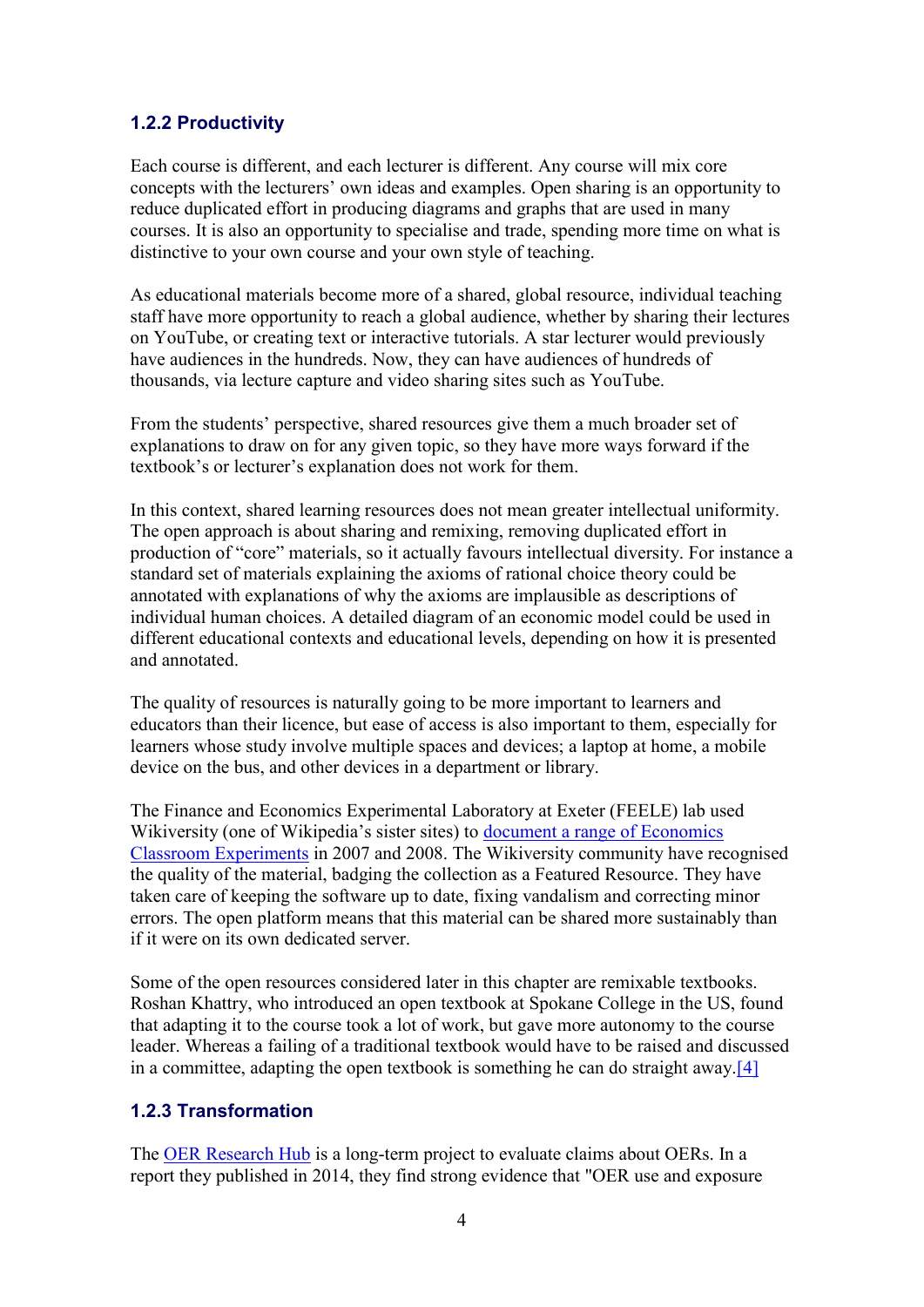leads to reflection on practice by educators. It causes them to incorporate a wider range of content, to consider different teaching approaches and to reflect upon their role as educator.["\[5\]](https://www.economicsnetwork.ac.uk/#fn5) One driver of transformation is the change in teaching practice as staff are exposed to a greater variety of ways of explaining economic concepts. Another driver is the changed expectations of students, who have seen some of this variety online.

One aspect of changed pedagogy is the flipped classroom, where students watch video tutorials, and what was lecture time is used for other activities such as problem solving, case studies, or debates. Shirky (2005) observes, "We ask students to read the best works we can find, whoever produced them and where, but we only ask them to listen to the best lecture a local employee can produce that morning."[\[6\]](https://www.economicsnetwork.ac.uk/#fn6) Flipping is discussed [in](https://www.economicsnetwork.ac.uk/handbook/lectures/32)  [the Lectures chapter of this handbook.](https://www.economicsnetwork.ac.uk/handbook/lectures/32)

Online access to the best lecturers or best animations will mean that students are better informed about economics and about specific concepts, but will also raise student expectations about their experience of university. It will mean lecturers spend less time repeating the standard presentation of the standard concepts, and more time finding their own memorable mark on the topic, whether in examples or delivery.

The advent of drum machines and similar music technology prompted a wave of interest in James Brown records whose drummers did a lot more than just keep the beat. While the technology undercut the demand for mediocre drummers, it created a premium for that hard-to-capture soulful quality. As online resources and communities make explanations of economic topics more freely available, institutions and instructors need to discover and emphasise their own distinctive offering.

Another way openness drives transformation is that students need to be more involved in the selection and evaluation of resources. No matter what is on the reading list provided by the lecturer, the ease and immediacy of Google and similar tools mean that students will turn them for help understanding difficult concepts. In effect there is a "shadow" reading list" of material that students are finding online, which will be of varying quality. So critically evaluating resources for their credibility and relevance to the course needs to be no longer the preserve of the course leader but done collaboratively between learners and staff. The skill of critical evaluation needs to be introduced early on in the course and develop in parallel with understanding of the subject.

These examples illustrate that by responding to the way open resources have transformed the online world, courses become more student-centred: this is how open educational resources lead eventually to open educational practice[.\[7\]](https://www.economicsnetwork.ac.uk/#fn7)

It is not obvious on first inspection, but some of Wikipedia's articles on economic topics were written by university students in exchange for credit. A [Rice University module on](https://en.wikipedia.org/wiki/User:DStrassmann#Courses_Taught.2FDesigned_with_Wikipedia)  [Poverty, Justice and Human Capabilities](https://en.wikipedia.org/wiki/User:DStrassmann#Courses_Taught.2FDesigned_with_Wikipedia) has substantially improved many articles over the years, among them *Water scarcity*, *Illegal drug trade*, *Food security*, *Microfinance*, and *Economy of Nicaragua*. As well as improving their chosen articles, following the site's guidelines, students had to review each other's work and respond to feedback and review from the Wikipedia community.

Although there is a stage fright to overcome about writing in the open, the student authors are rewarded with a very wide readership: the five articles mentioned get well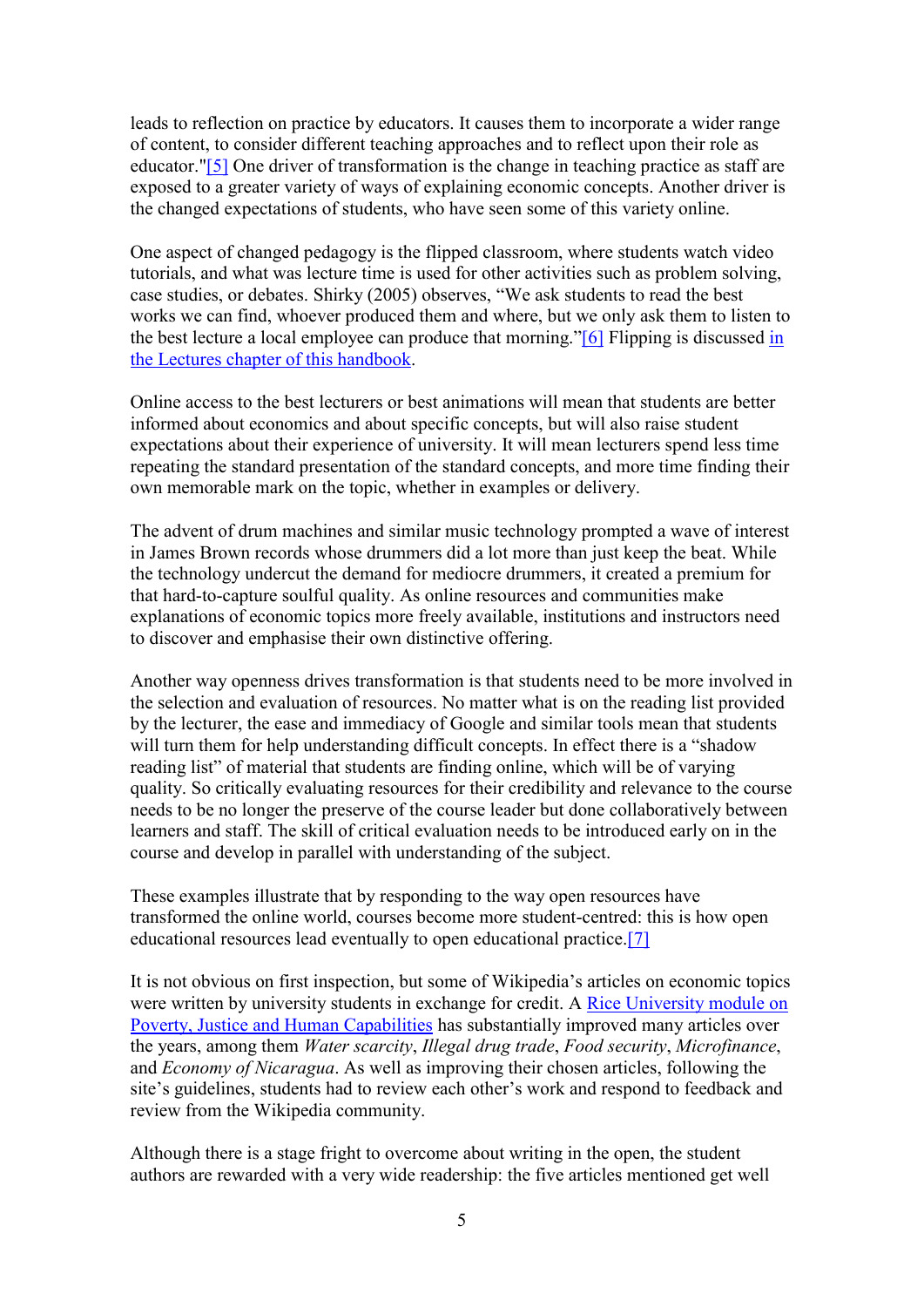over a million hits per year between them. This sort of activity illustrates that open education is are not just about free supplements or alternatives to standard textbooks, but more active and creative ways for students to engage with resources.

## Footnotes

[1.](https://www.economicsnetwork.ac.uk/#fnref1) "How copyright protects your work" *Gov.uk* <https://www.gov.uk/copyright>

[2.](https://www.economicsnetwork.ac.uk/#fnref2) Weller, Martin (2010). Big and little OER. In: OpenED2010: Seventh Annual Open Education Conference. <http://oro.open.ac.uk/id/eprint/24702>

[3.](https://www.economicsnetwork.ac.uk/#fnref3) The benefits listed in this section draw on: David Mossley (2013) *Open Educational Resources and Open Education.* Higher Education Academy <https://www.heacademy.ac.uk/content/open-educational-resources-and-open-education>

HE Academy/ Jisc (2012) "Open Educational Resources: An introduction for managers and policymakers"

[https://www.webarchive.org.uk/wayback/archive/20140614151559/http://www.jisc.ac.u](https://www.webarchive.org.uk/wayback/archive/20140614151559/http:/www.jisc.ac.uk/media/documents/programmes/OER3/OER-%20Web%20ready.pdf) [k/media/documents/programmes/OER3/OER-%20Web%20ready.pdf](https://www.webarchive.org.uk/wayback/archive/20140614151559/http:/www.jisc.ac.uk/media/documents/programmes/OER3/OER-%20Web%20ready.pdf)

Open Michigan (2011) "Open Educational Resources: Benefits for Faculty and Students" [http://web.archive.org/web/20160622052549/http://open.umich.edu/sites/default/files/36](http://web.archive.org/web/20160622052549/http:/open.umich.edu/sites/default/files/3659/PDFs/OER-benefits-handout.pdf) [59/PDFs/OER-benefits-handout.pdf](http://web.archive.org/web/20160622052549/http:/open.umich.edu/sites/default/files/3659/PDFs/OER-benefits-handout.pdf)

[4.](https://www.economicsnetwork.ac.uk/#fnref4) Scott Jaschik (26 April 2017) "OER, on the ground" *Inside Higher Ed* [https://www.insidehighered.com/digital-learning/article/2017/04/26/faculty-member](https://www.insidehighered.com/digital-learning/article/2017/04/26/faculty-member-and-librarians-discuss-how-college-makes-progress)[and-librarians-discuss-how-college-makes-progress](https://www.insidehighered.com/digital-learning/article/2017/04/26/faculty-member-and-librarians-discuss-how-college-makes-progress)

[5.](https://www.economicsnetwork.ac.uk/#fnref5) de los Arcos, B., Farrow, R., Perryman, L.-A., Pitt, R. & Weller, M. (2014). *OER Evidence Report 2013-2014*. OER Research Hub. <https://oerresearchhub.files.wordpress.com/2014/11/oerrh-evidence-report-2014.pdf>

[6.](https://www.economicsnetwork.ac.uk/#fnref6) Clay Shirky (17 December 2012) "Higher education: our MP3 is the mooc" *The Guardian*

[https://www.theguardian.com/education/2012/dec/17/moocs-higher-education](https://www.theguardian.com/education/2012/dec/17/moocs-higher-education-transformation)[transformation](https://www.theguardian.com/education/2012/dec/17/moocs-higher-education-transformation)

[7.](https://www.economicsnetwork.ac.uk/#fnref7) OpenMed project (2017) "OEP in your daily teaching"

[https://coursecomments.openmedproject.eu/wp/m5-open-educational-practices/5-2-oep](https://coursecomments.openmedproject.eu/wp/m5-open-educational-practices/5-2-oep-in-your-daily-teaching/)[in-your-daily-teaching/](https://coursecomments.openmedproject.eu/wp/m5-open-educational-practices/5-2-oep-in-your-daily-teaching/)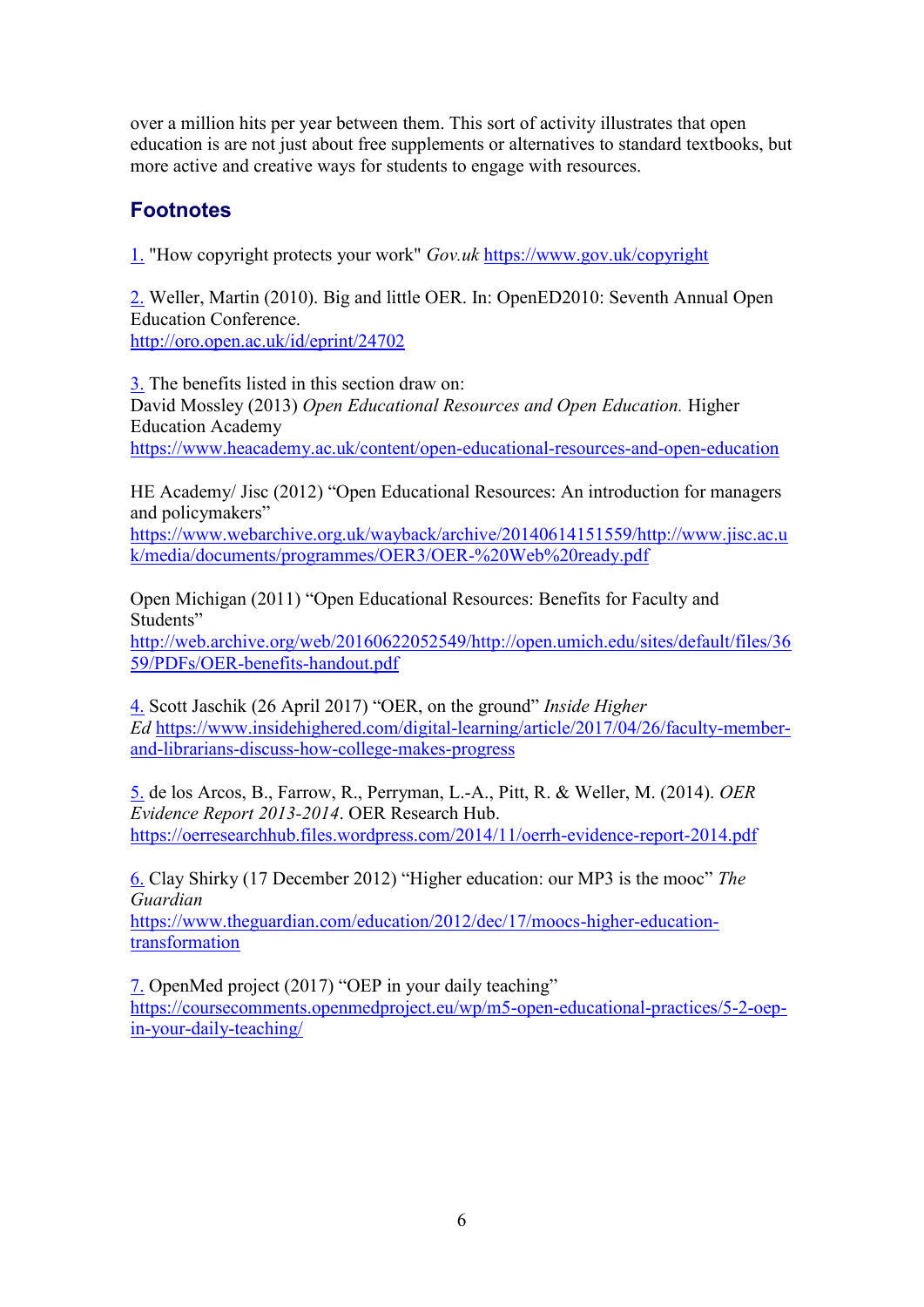## <span id="page-6-0"></span>2. Open education and other open movements

There are movements towards openness in education, in research, in public services, in heritage organisations such as museums, and in creative fields such as photography and music. These different movements support each other: an educator creating slides can draw on freely available photographs from archives, or figures from open-access research papers. Hence it is worth taking a quick overview of five kinds of "open" and the links between them.

All the open definitions centre on the rights of users: the right to access and use something, adapt it, and republish the thing or its adapted versions while appropriately crediting its original authors. Often these are phrased as [freedoms,](https://freedomdefined.org/Definition) and sometimes the adjective "free" is used rather than "open" (as in "Free Software movement" or "Wikipedia, the free encyclopedia") but the ambiguity of the word "free" can be confusing. This chapter will use "open".

## **Contents**

- o 2.1 [Open Education](https://www.economicsnetwork.ac.uk/#Open_Education)
- o [2.2 Open Access](https://www.economicsnetwork.ac.uk/#Open_Access)
- o 2.3 [Open Data](https://www.economicsnetwork.ac.uk/#Open_Data)
- o 2.4 [Open Source Software](https://www.economicsnetwork.ac.uk/#Open_Source_Software)
- $\circ$  2.5 [Open Culture](https://www.economicsnetwork.ac.uk/#Open_Culture)
- o 2.6 [Top tips: correcting common misconceptions about the commons](https://www.economicsnetwork.ac.uk/#Top_tips:_correcting_common_misconceptions_about_the_commons)

## <span id="page-6-1"></span>2.1 Open Education

The [Cape Town Open Education Declaration](http://www.capetowndeclaration.org/read-the-declaration) (2007) asks all educators to release their resources openly, arguing that this "will help teachers excel in their work and provide new opportunities for visibility and global impact. They will accelerate innovation in teaching. They will give more control over learning to the learners themselves."

"Open Education" encompasses more than just whether resources for learning are openly and freely accessible. The Cape Town definition includes innovative approaches to assessment and collaborative learning. The term Open Educational Practices (OEPs) captures this idea that open education is not just about resources, but about the context and practice of learning.

The open education movement has evolved in multiple, even contradictory ways over the past decade. One outcome of this evolution is a large amount of educational material freely accessible online, often driven by charities and other funding bodies. We look at some of this in detail in the next chapter.

Another outcome is the growth of online courses open to public enrolment. The term Massive Open Online Course (MOOC) has become fashionable, although it is almost always a misnomer[.\[1\]](https://www.economicsnetwork.ac.uk/#fn1)

Some courses using the MOOC label are massive in the sense of attempting to build a network of interactions between learners, encouraging them to respond to the course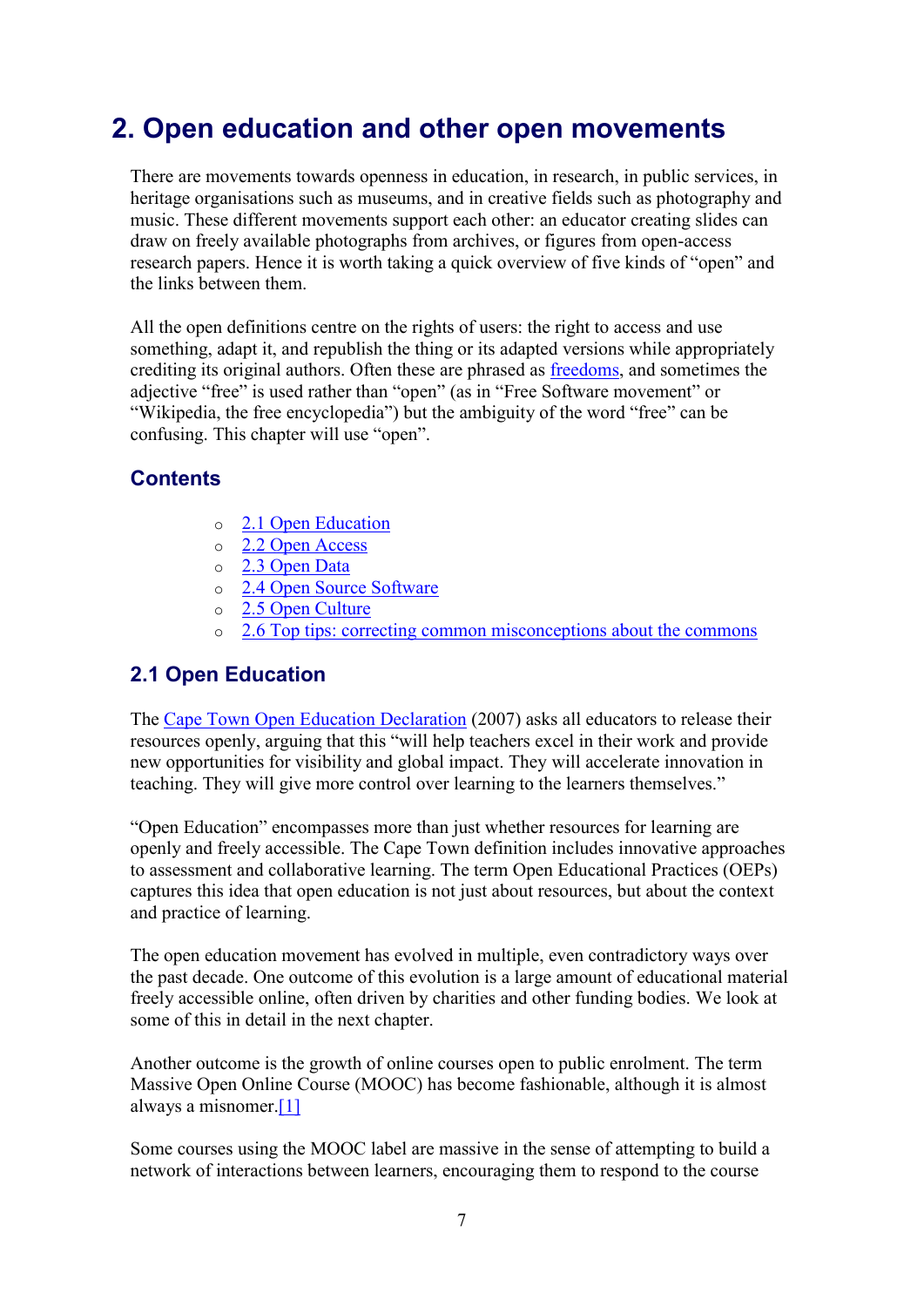material, and each other, in varying forms across multiple online platforms. A different kind of MOOC has become more common: a kind of Virtual Learning Environment with public enrolment, connecting a large number of people to video lectures, quizzes or worksheets, and discussion forums. Often these are supported by a commercial start-up company in partnership with a university. So there are MOOCs that involve some abdication of status by the course leader in the service of a distinctively online, distributed context for learning[,\[2\]](https://www.economicsnetwork.ac.uk/#fn2) while others bring a more didactic form of teaching to a mass audience, building on and reinforcing the star status of the best-known lecturers.

While they were initially promoted as a challenge to the fundamental business model of universities, enthusiasm (and fear) for MOOCs has waned and they are now more likely to be seen as a marketing option; not sustainable in themselves, but viable as a way to publicise conventional courses and institutions[.\[3\]](https://www.economicsnetwork.ac.uk/#fn3) One way the MOOC label is misleading is that MOOCs do not usually lead to substantial sharing of resources on the open internet, although they offer learning *experiences* rather than mere access to resources.

Widely different positions on a spectrum of open education are illustrated by visiting [MIT OpenCourseWare](https://ocw.mit.edu/courses/economics/) (an open archive of educational resources) and [FutureLearn](https://www.futurelearn.com/courses/categories) (a UK-based MOOC platform). OpenCourseWare makes complete sets of course material freely accessible. Its long-term nature means that a large amount of material is available, including a lot that is out of date. By contrast, FutureLearn is very time-specific and frequently changing. At the time of writing it offers several opportunities to sign up for economics-related courses running in the near future, but no chance to look over what staff or learners produced in previous courses.

The people best-placed to benefit from a mass online course are usually those with the subject background and intellectual discipline gained from already having a degree. So while MOOCs were initially promoted as democratising the world of education and promoting equality, their greatest benefits have gone to those who are already well provided-for[.\[4\]](https://www.economicsnetwork.ac.uk/#fn4)

Alongside the changes within higher education there have been other developments bringing education to the masses, less remarked-upon because they are happening in plain sight. Mainstream online communities are increasingly being used for learning activities. YouTube videos about mathematical and scientific subjects get a large audience: it is not hard to find videos on economic topics that have half a million views. Communities where people share and remix images, such as Flickr and Wikimedia, have created tens of millions of images with a educational purpose. The barrier between formal learning "in academia" and informal learning has eroded as more university courses make use of these platforms.

Comment and discussion features on sites like YouTube can bring out the most illinformed opinions but, when the will is there, online communities can support a conversation that is respectful and substantive while still involving large numbers of people. The discussion site Reddit has Ask Me Anything (AMA) events where academic experts answer questions that have been voted on by the community. Economists taking this opportunity include macroeconomist [Brad DeLong,](https://www.reddit.com/r/IAmA/comments/5qkko5/iama_economist_brad_delong_ama/) Marxist [Richard D Wolff](https://www.reddit.com/r/IAmA/comments/51bgug/richard_d_wolff_here_professor_of_economics/) and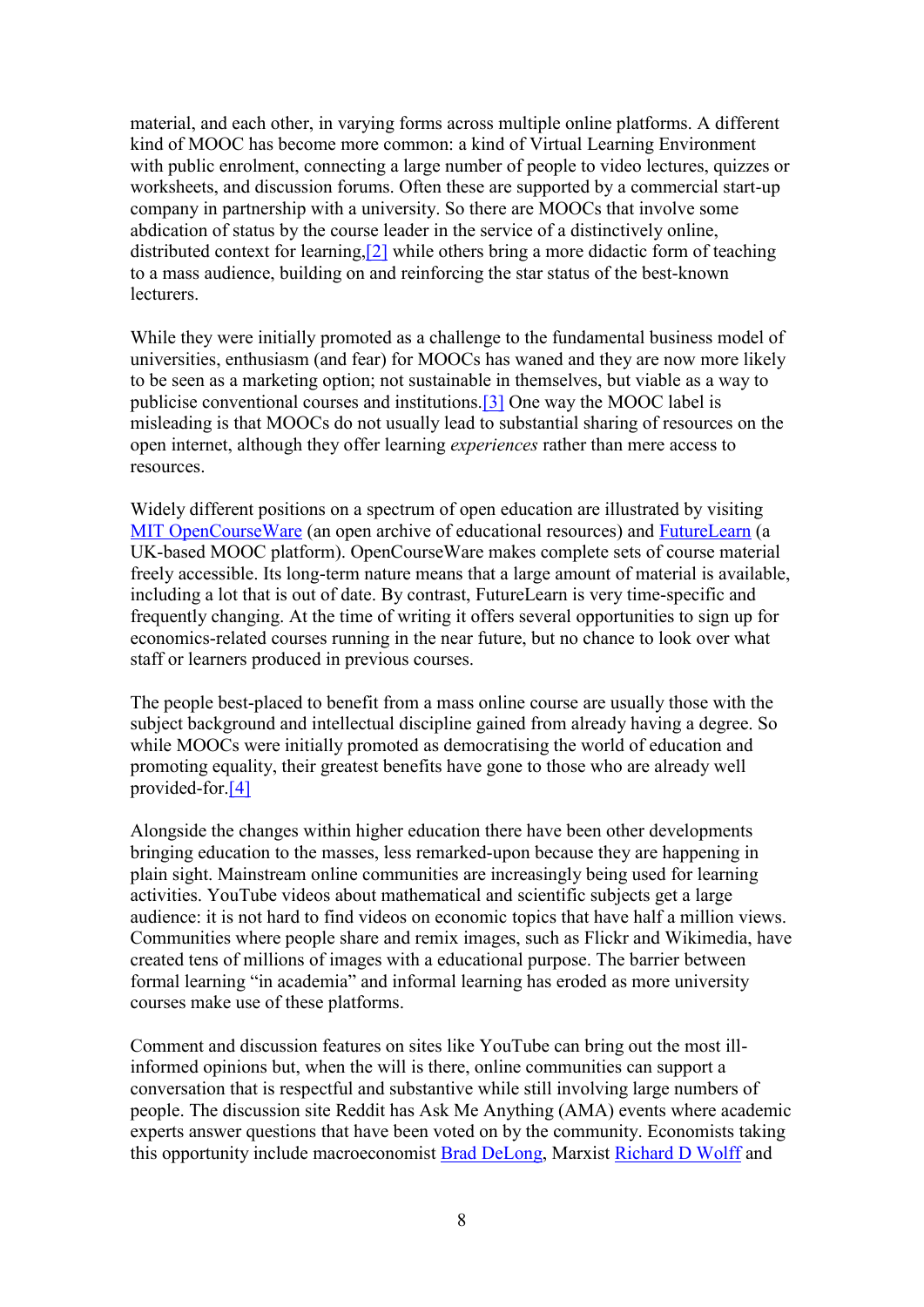libertarian [Bryan Caplan.](https://www.reddit.com/r/IAmA/comments/1x1dyy/i_am_bryan_caplan_economist_and_professor_at/) Online discussions can also bring campus-based students into contact with external experts such as entrepreneurs.

[Blogging](http://economicsnetwork.ac.uk/showcase/ayres_blogs) is another way an academic expert can build up a set of resources through an ongoing dialogue; posting their own observations or commentary on other sources and generating responses from the public.

## <span id="page-8-0"></span>2.2 Open Access

The open access movement presses for papers and other outputs of research to be available to the public without restriction. In the language of the [Budapest Open Access](http://www.budapestopenaccessinitiative.org/read)  [Declaration](http://www.budapestopenaccessinitiative.org/read) (2002), this level of access will "accelerate research, enrich education, share the learning of the rich with the poor and the poor with the rich, [and] make this literature as useful as it can be".

On the recommendation of the UK Government's 2012 Finch Report, Research Councils UK and the Higher Education Funding Council for England have taken up policies that encourage publicly-funded research to be published openly under licences that permit adaptation and reuse[.\[5\]](https://www.economicsnetwork.ac.uk/#fn5)

One link between open access and open education is that if more research is freely available online, students and independent learners can consult it through home and mobile networks as easily as on-campus. This is one reason why student voices are prominent among those calling for open access, such as the [Right to Research Coalition.](http://www.righttoresearch.org/)

Another link is that if research publications can be adapted for other purposes, they can be adapted into educational materials. For example, the figures from an open access research paper could be used in educational slides or summaries.

## <span id="page-8-1"></span>2.3 Open Data

Data that are published are not necessarily open. A data table in a PDF document is not directly linkable and it is not guaranteed that applications will be able to extract it and process it. Even data that are easily accessible can still have legal restrictions. Open data is defined by having no technical or legal restrictions on its reuse. [The Panton Principles](http://pantonprinciples.org/) summarise the Open Data movement's goal that "data related to published science should be explicitly placed in the public domain."

Open data are increasingly seen as essential infrastructure for business and research, including [by the World Bank](https://theodi.org/what-is-open-data) and by [the G8](https://www.gov.uk/government/publications/open-data-charter/g8-open-data-charter-and-technical-annex)  [countries,](https://www.gov.uk/government/publications/open-data-charter/g8-open-data-charter-and-technical-annex) who have committed to making a lot of their public-sector data openly available. In the UK, these are published on the [Data.gov.uk](https://data.gov.uk/data/search?license_id-is-ogl=true)  [portal.](https://data.gov.uk/data/search?license_id-is-ogl=true)

One open data project that supports education is Wikidata, a sister project of Wikipedia. This human- and machine-readable database makes The Data.gov portal has a search option for



reuse.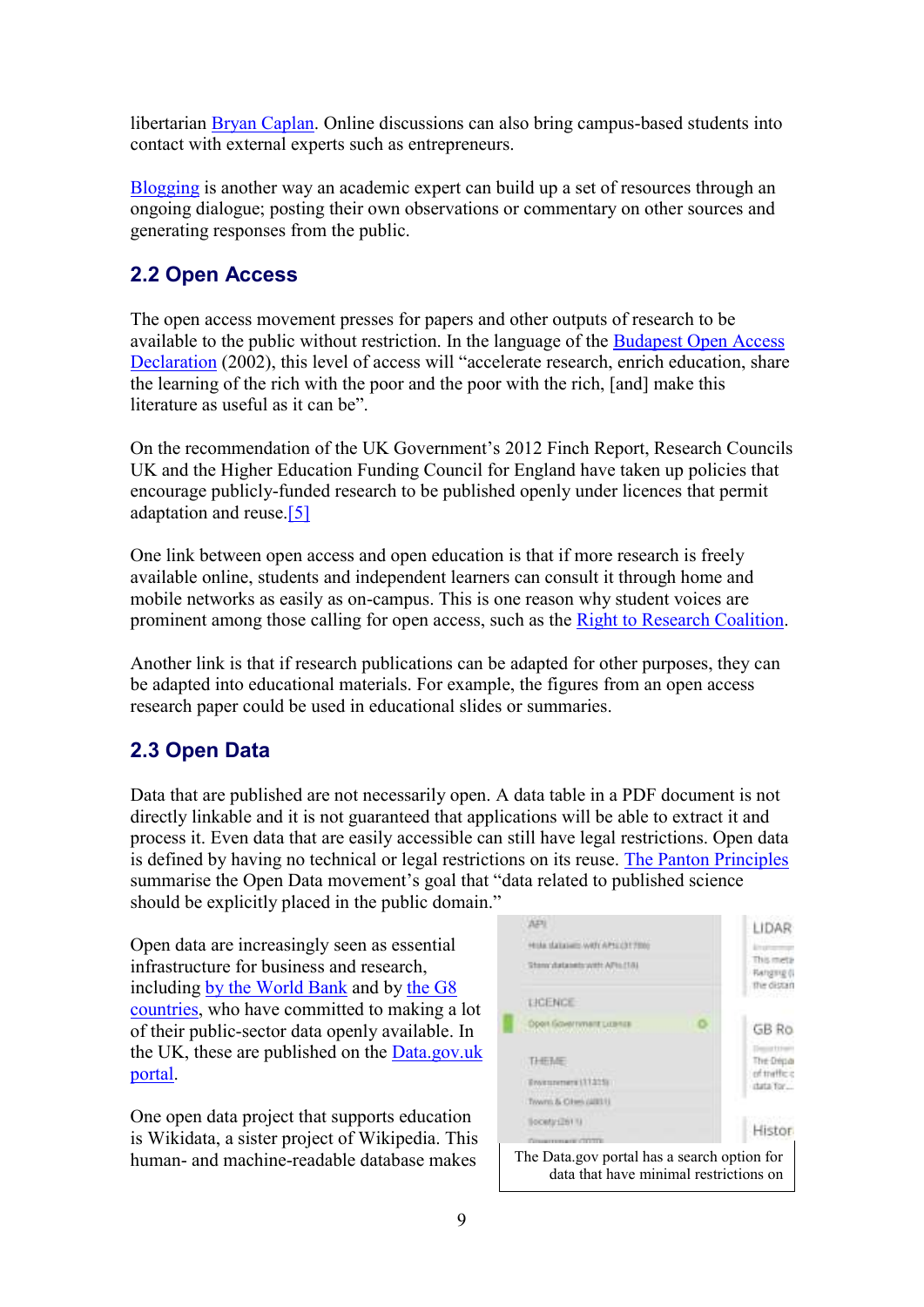it possible for programmers to create interactive objects such as [maps of economists'](https://www.economicsnetwork.ac.uk/poulter_wikidata)  [birthplaces.](https://www.economicsnetwork.ac.uk/poulter_wikidata)

## <span id="page-9-0"></span>2.4 Open Source Software

When software is open source, its underlying code is published, rather than the confidential property of the authors. Users can study what the code is doing, which is useful when the code uses private information (such as a web browser) or when it is crucial to research. The designation "free software" implies that users can also alter and redistribute the code. Open source software is ubiquitous: the Internet would not function without it, nor would Android phones or Apple devices. Services like [Github](https://github.com/) enable public sharing of code along with version-tracking and collaboration.

Open source and open data connect to the reliability of research. It is one thing to read that an analysis of a data set gives a particular result; another to have access to the data and code needed to replicate the analysis. Students could even conduct a replication as an assignment and share their results, contributing to open education. That is the idea behind [ReplicationWiki,](http://replication.uni-goettingen.de/wiki/index.php/Main_Page) a project hosted by the University of Göttingen to encourage replications of econometric research. ReplicationWiki includes a database of published studies that have not been replicated, and allows users to record successful or failed replications as well as difficulties getting hold of the raw data.

## <span id="page-9-1"></span>2.5 Open Culture

Any kind of creative work, including images, music, or video, can be freely reusable or have all rights reserved. By default, copying requires the permission of the copyright owner. Since Adam Smith's and Thomas Malthus' works are out of copyright, there are editions of *Wealth of Nations* or *Essay on the Principle of Population* that you can distribute freely without permission, even an altered version with annotations. Just grab the text from the [History of Economic Thought archive](http://www.efm.bris.ac.uk/het/index.htm) or [Wikisource.](https://en.wikisource.org/wiki/Category:Economists)

Copyright applies automatically to an original creative work, and normally elapses seventy years after the creator's death (though there are several exceptions, such as a shorter term for and broadcasts and sound recordings)[.\[6\]](https://www.economicsnetwork.ac.uk/#fn6) If default copyright protections are too restrictive — for example if something is best used by being shared widely — the creators or owners can use an open licence to encourage reuse. In the UK, new government publications (for example [from the Treasury\)](https://www.gov.uk/government/publications?departments%5B%5D=hm-treasury) by default have the permissive Open Government Licence. No permission is needed to adapt them for educational use or other purposes, so long as you follow the terms of that licence, which include citing the source.

Open culture supports open education in that, if you are looking to create freely reusable educational materials, the source images or other content need to be freely reusable. Even if your own materials are not open, it's an advantage if you can use a variety of images and other source materials, knowing there is no requirement to pay royalties or obtain permission from the owner. Later on in this handbook chapter we will look at finding freely reusable images, video, and audio.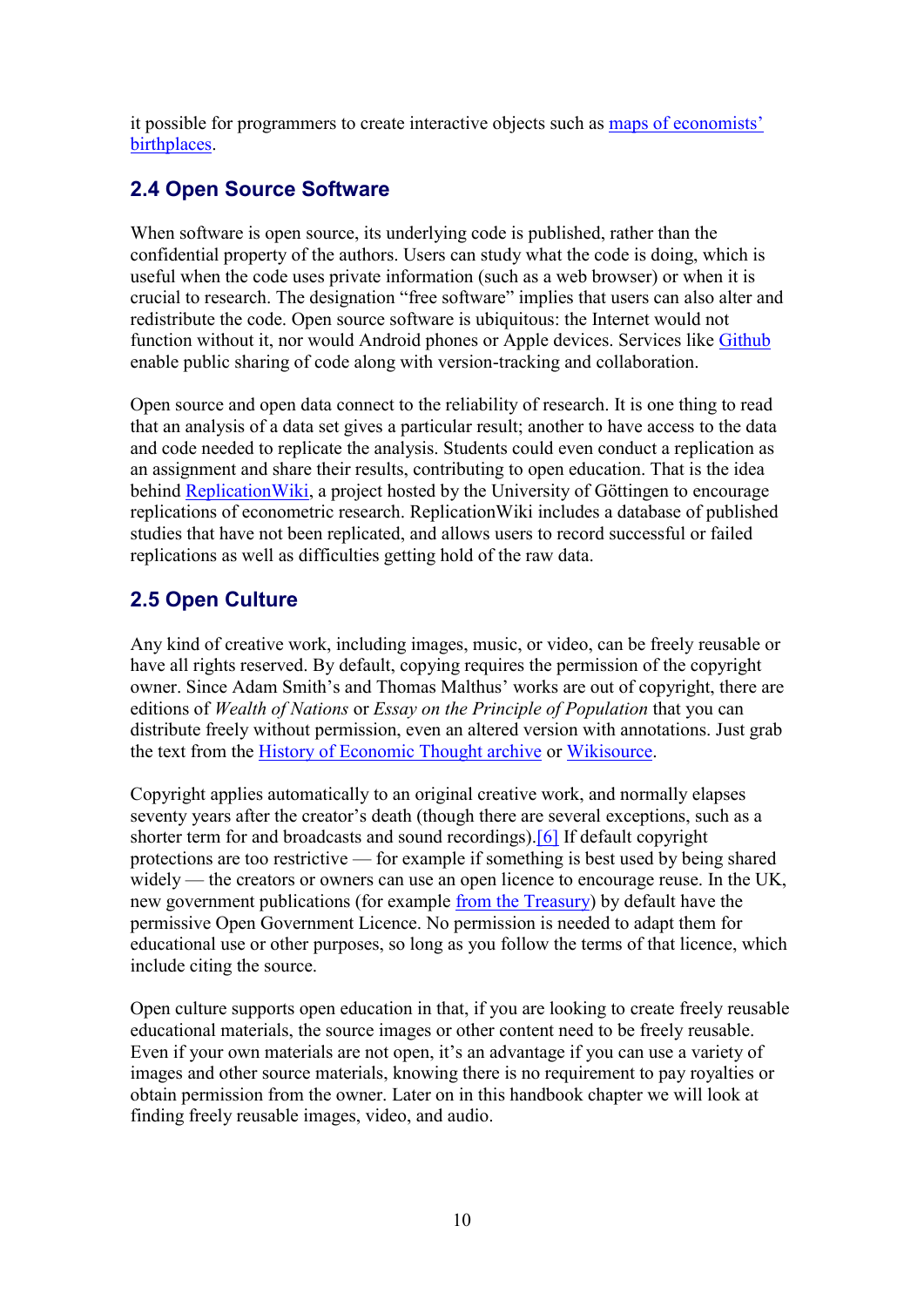## <span id="page-10-0"></span>2.6 Top tips: correcting common misconceptions about the commons

•Working in the open does not allow other people to misrepresent your work. The rights to copy and alter a creative work are just one set of intellectual property rights: *moral* rights, such as the right to object to derogatory treatment or to object to false attribution, are a separate area, and are not sacrificed by adopting an open licence. So when you allow your work to be copied, you are not giving others permission to pass off your work as their own, nor to claim their work as yours.

•Open is not the same as Creative Commons. Making research outputs or educational materials openly remixable often involves reserving some rights via a CC licence, instead of the default "all rights reserved", However, not all CC licences are appropriate, and CC licences themselves do not necessarily mean open education. There are several varieties of Creative Commons licence and some of them forbid any alteration to the material. Certain formats such as PDF are hard to alter: opening up that content involves not just a liberal licence, but sharing the Word document or LaTeX source. Open is better thought of as an attitude towards collaboration and reuse, facilitated by CC licences amongst other tools.

## **Footnotes**

[\[1\]](https://www.economicsnetwork.ac.uk/#fn1ref) David Wiley (1 July 2012) ["The MOOC misnomer"](https://opencontent.org/blog/archives/2436)

[\[2\]](https://www.economicsnetwork.ac.uk/#fn2ref) K. Masters. "A Brief Guide To Understanding MOOCs". *The Internet Journal of Medical Education*. 2011 Volume 1 Number 2. [DOI: 10.5580/1f21](http://dx.doi.org/10.5580/1f21)

[\[3\]](https://www.economicsnetwork.ac.uk/#fn3ref) Steve Kolowich (5 February 2015) ["The MOOC Hype Fades, in 3 Charts"](http://www.chronicle.com/blogs/wiredcampus/the-mooc-fades-in-3-charts/55701) *The Chronicle of Higher Education*

Ioana Literat (2015) "Implications of massive open online courses for higher education: mitigating or reifying educational inequities?", *Higher Education Research & Development*, 34:6, 1164-1177, [DOI: 10.1080/07294360.2015.1024624](http://dx.doi.org/10.1080/07294360.2015.1024624)

[\[4\]](https://www.economicsnetwork.ac.uk/#fn4ref) Ioana Literat (2015) op. cit.

[\[5\]](https://www.economicsnetwork.ac.uk/#fn5ref) Higher Education Funding Council for England (July 2015) "What is Open Access?" In *[Policy Guide: Open Access Research](http://www.hefce.ac.uk/rsrch/oa/whatis/)*

[\[6\]](https://www.economicsnetwork.ac.uk/#fn6ref) The National Archives (2013) ["Copyright and related rights"](http://www.nationalarchives.gov.uk/documents/information-management/copyright-related-rights.pdf)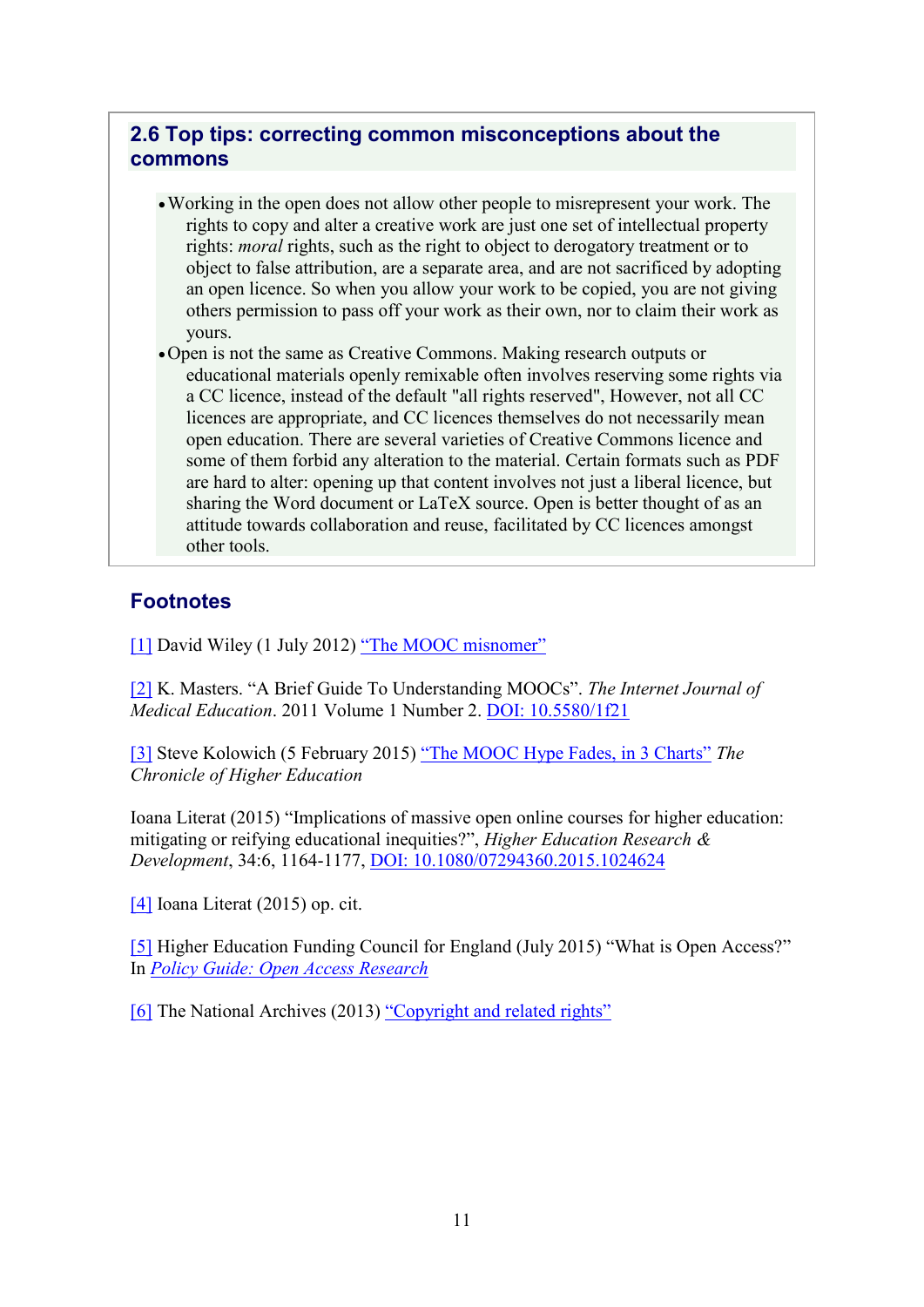## <span id="page-11-0"></span>3. Finding and sharing open resources for economics

The tools for finding and sharing open resources include tailored collections of material, specialist educational databases, and general web search engines. Some tools are dedicated to open educational resources, while others combine open resources with other categories.

With any tool for finding material, there is a tradeoff. A general sharing site such as YouTube will host anyone and everyone's opinion on economic topics, from conspiracy theorists to Nobel laureates. An institutional showcase will have higher overall quality but is less likely to have exactly what you want. Lacking the time to post your material to every possible forum, you face that same trade-off when sharing materials: whether to put things on mass-audience sites where most people are looking for them, or on specialist sites where they will be highlighted.

One starting point is the [Economics Network links database](http://economicsnetwork.ac.uk/links) which is regularly updated with educational resources across dozens of economic topics. Resources with open licences appear higher up on the page. [Merlot](https://www.merlot.org/merlot/materials.htm?category=2216) is a US-based database which links to more than a thousand educational resources for economics, with options for users to comment and review.

- [3.1 Economics projects](https://www.economicsnetwork.ac.uk/#s31)
- •[3.2 Institutional collections](https://www.economicsnetwork.ac.uk/#s32)
- •[3.3 Open textbook collections](https://www.economicsnetwork.ac.uk/#s33)
- •[3.4 Media sharing sites](https://www.economicsnetwork.ac.uk/#s34)

## <span id="page-11-1"></span>3.1 Economics projects

Among the many publicly-funded projects hosting open educational resources, some are specific to economics, or to the social sciences. Although the official funding period for these projects is over, it is still possible to add your own materials to these showcases.

## **TRUE**

[Teaching Resources for Undergraduate Economics](http://economicsnetwork.ac.uk/projects/true) is a series of sub-sites hosted by the Economics Network, sharing resources for second and third year economics modules under a Creative Commons NonCommercial Attribution licence. Each has been set up by an academic subject specialist, and it is still possible to submit material of any kind to showcase on the site.

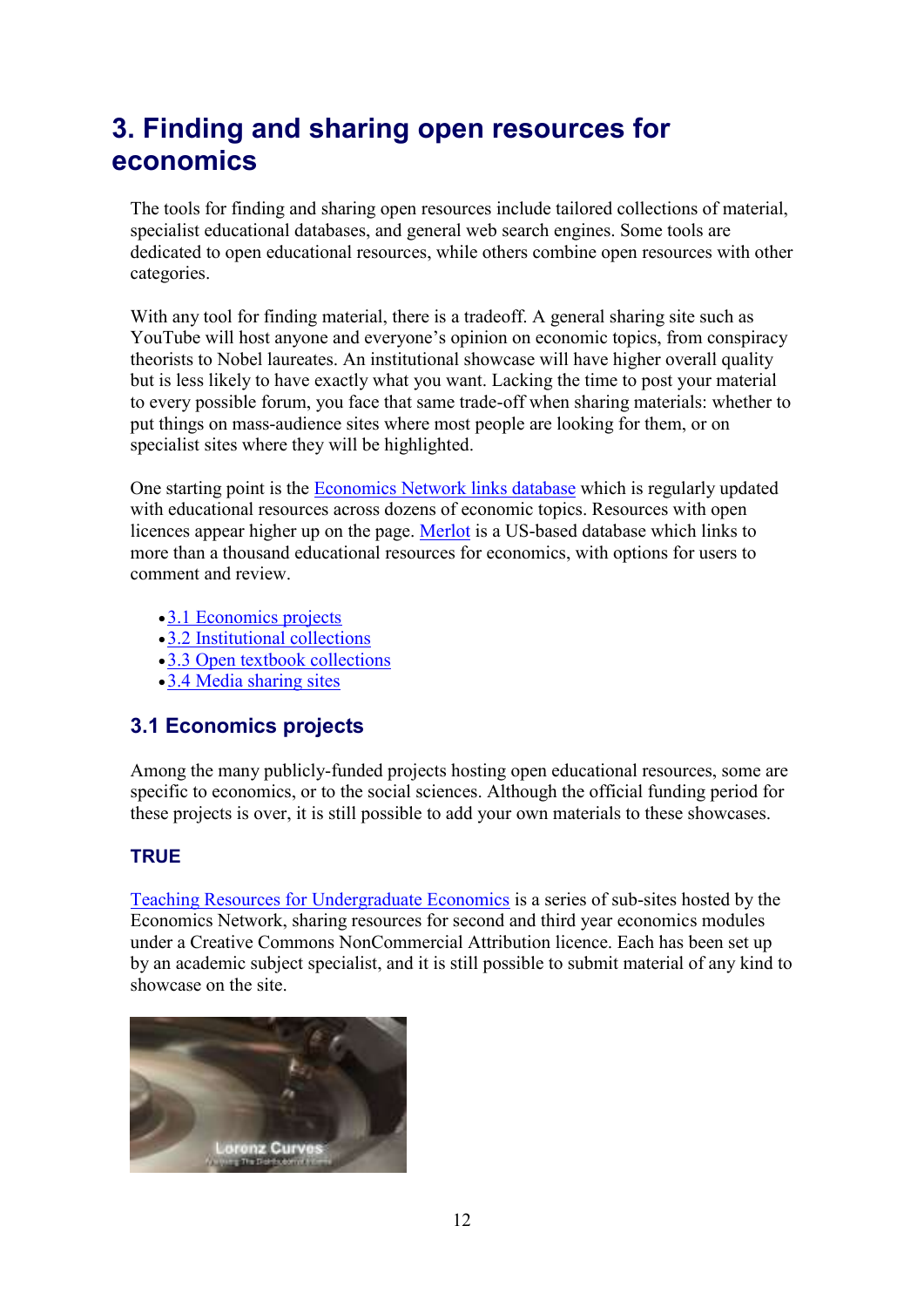## **DeSTRESS**

[DeSTRESS](http://economicsnetwork.ac.uk/statistics) is a collection of reusable resources for contextualising statistics in social sciences. It includes twenty professionally-produced videos hosted by Ken Heather of the University of Portsmouth, along with handouts, interactive graphs and other types of resource. The videos can be watched on YouTube or downloaded directly for offline use.

#### METAL

A forerunner of DeSTRESS, [the METAL project](http://metalproject.co.uk/) consists of various resources to help teach mathematical concepts in a setting of real-world economics decisions. They include a set of 73 videos, shorter than the DeSTRESS videos, presented by Ken Heather, with worked examples. The materials have a variety of licences.

## <span id="page-12-0"></span>3.2 Institutional collections

Some institutions run their own repositories of freely reusable materials as a way to drive interest in their courses and to support open education. A few of them have substantial amounts of material relevant to economics.

MIT OpenCourseWare started in 2001 and has been very influential in the open education movement. Thousands of courses—[including dozens in Economics](http://ocw.mit.edu/courses/economics/)—are represented in some form: sometimes just a reading list, sometimes a complete set of course materials.

The University of Nottingham's repository, [U-Now,](http://unow.nottingham.ac.uk/resources.aspx?kw=economics) has a variety of materials including slides and audio podcasts. The Open University has [OpenLearn,](http://www.open.edu/openlearn/society/politics-policy-people/economics) which is strong in introductory material for economics and statistics.

## <span id="page-12-1"></span>3.3 Open textbook collections

## **OpenStax**

[OpenStax i](https://openstax.org/subjects/social-sciences)s a charity, connected to Rice University, which is creating a set of peerreviewed open textbooks, including one in Economics. All their material has a very liberal licence so readers can do practically anything they like with the material as long as they attribute the source. You can browse community-created remixes which provide free alternatives to specific editions of commercial textbooks. OpenStax are partners in the [UK Open Textbook Project](http://ukopentextbooks.org/) which is adapting textbooks for the UK and building a network of adopters.

## **CORE**

[CORE](http://www.core-econ.org/about-our-ebook/) is based at University College, London, and backed by a consortium of universities in the UK and internationally. Its funders include HM Treasury. It has created an e-book and related resources to support a distinctively post-crash module in economics, with topical illustrations of central ideas, examples driven by data, and broader theoretical perspectives than standard modules. The licence is Creative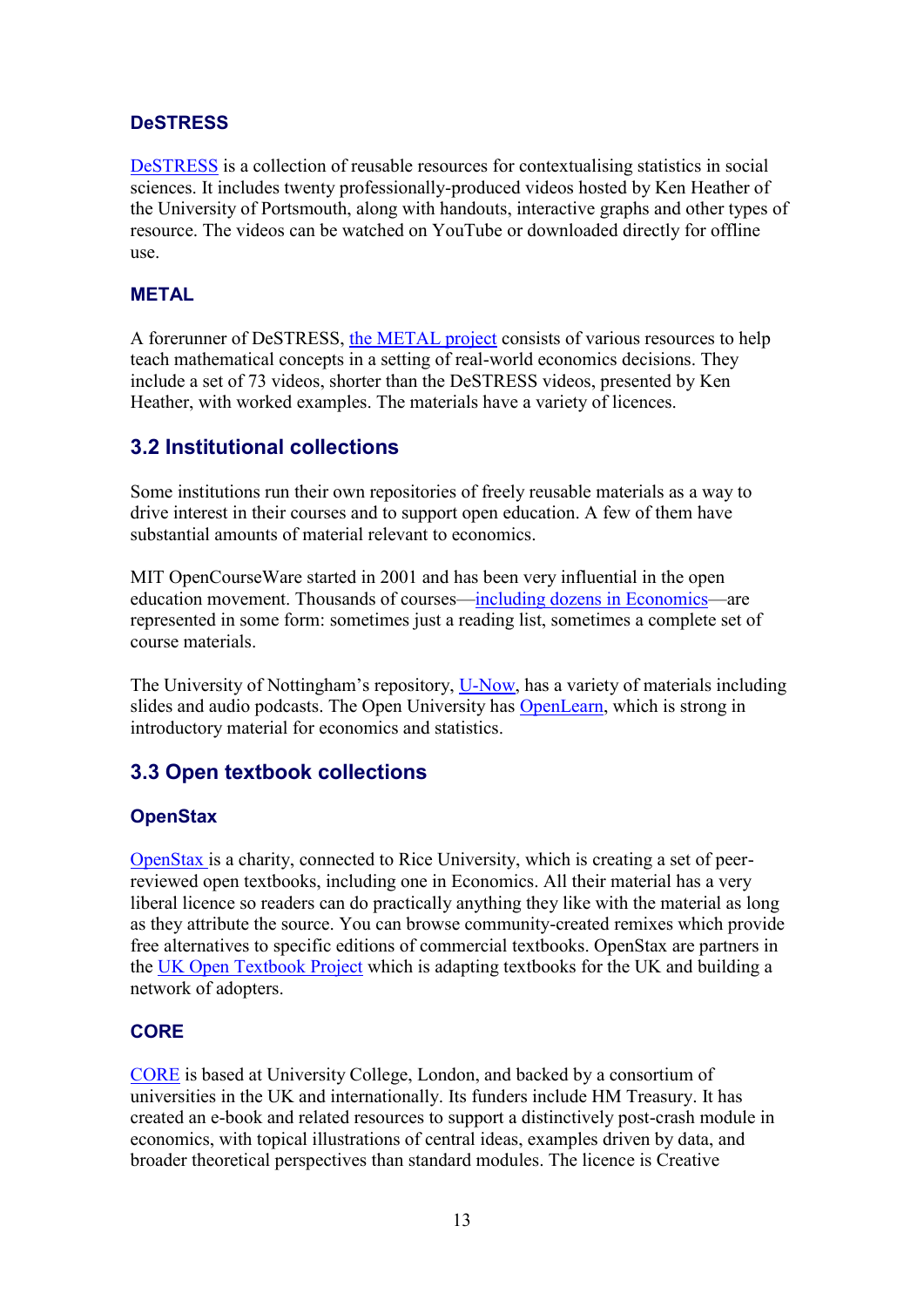Commons Attribution-NonCommercial-NoDerivatives so it is possible to copy content to other platforms for educational use.

#### Saylor

[Saylor Academy](https://learn.saylor.org/course/index.php?categoryid=10) is another charity offering sets of course materials to cover core modules in Economics and other subjects. A lot of their content consists of links to materials elsewhere online, such as Khan Academy videos. Some of these modules are under active development; those that are not are in a dedicated "legacy" area of the site.



## School of data

This is an unusual charitable project, providing not a conventional textbook but [dozens](https://schoolofdata.org/courses/)  [of online modules](https://schoolofdata.org/courses/) aiming to help learners work with data, including ["How is aid data](https://schoolofdata.org/courses/inspiration-module-how-is-aid-data-used-in-the-media/)  [used in the media?"](https://schoolofdata.org/courses/inspiration-module-how-is-aid-data-used-in-the-media/) They encourage copying and adaptation of their materials.

#### **Boundless**

[Boundless](https://www.boundless.com/economics/) is a company offering textbooks and related materials under a licence that allows copying and adaptation. There are intrusive adverts scattered through the content for unregistered users. For those who want to pay, the site offers a learning management system.

#### Wikibooks

This is a sister-site of Wikipedia, using the same collaborative process to create open textbooks. The [economics section of Wikibooks](https://en.wikibooks.org/wiki/Subject:Economics) is mostly a graveyard of skeletal books that were started off with good intentions but abandoned. On the other hand, the platform allows interesting projects, including those in which students create their own textbook. The [Bestiary of Behavioral Economics,](https://en.wikibooks.org/wiki/Bestiary_of_Behavioral_Economics) created by students in 2012, is an example.

## <span id="page-13-0"></span>3.4 Media sharing sites

Most people looking for an economics video will go to a video site and search for "economics" rather than the other way round. Image-sharing and video-sharing sites are among the first places that anyone looks. This section looks at some of the most popular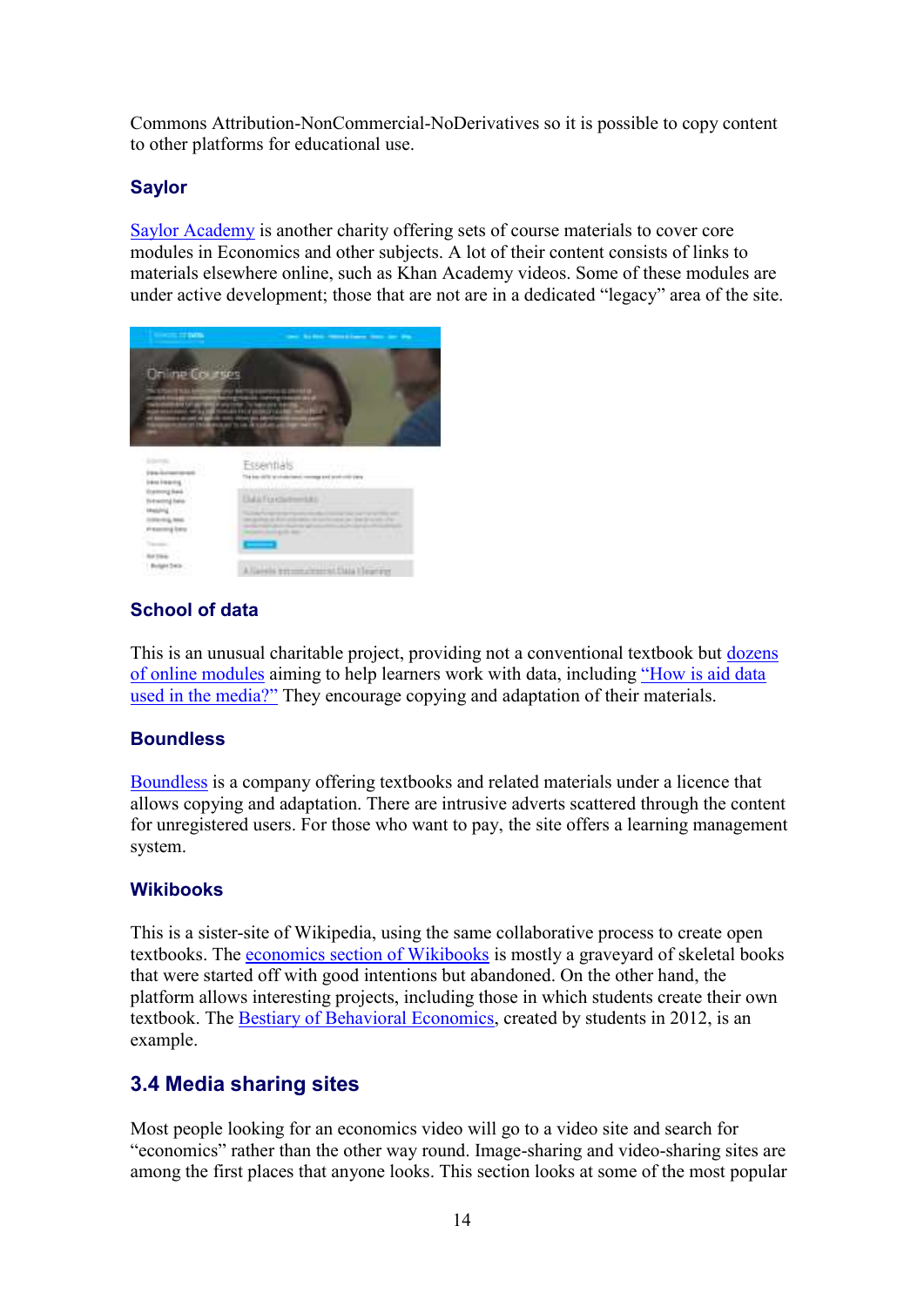sites, in each case describing what it does, a key strength and key weakness, and examples relevant to economics.

#### YouTube

Although there are competitor sites, YouTube is where most video gets uploaded and watched. It is open to anyone with an opinion, so although there is a large amount of academic material, it is surrounded by political rants and conspiracy theories. A lot of YouTube's educational content in economics is listed in the Economics Network's [Video and Audio index,](https://www.economicsnetwork.ac.uk/teaching/video) but even this is just the tip of the iceberg.

YouTube's strengths are that its videos can be embedded in other sites, and that viewers with an account can subscribe to channels they are interested in and be notified of new videos. You can organise videos—your own or other people's—into playlists which have their own link; for example the sequence of videos associated with a particular course.

Contributors benefit from extensive analytics, showing how many people viewed each video, how much time they spent watching and how they responded. The comments sections of YouTube are notoriously infantile, but video owners can set it so that comments have to be approved before being publicly visible. In 2010, the Open University reported that their most popular YouTube videos were getting more views than television broadcasts on BBC4 or even BBC2[.\[1\]](https://www.economicsnetwork.ac.uk/#fn1)

When uploading a video, you can choose either the Standard YouTube Licence (which effectively reserves all rights, but lets YouTube host and distribute the video) or a Creative Commons Attribution-only (CC-BY) licence. YouTube has a built-in video editor that allows users to create videos from existing, suitably licensed YouTube videos, and which automatically credits and links the source videos. If your videos have another CC licence, you can specify it in the description. Almost all the [video lectures](https://www.youtube.com/user/EconomicsUofUtah) shared by the University of Utah Economics Department have the attribution-only licence.

- •Strength: Huge volume of material, easily bookmarked or integrated with other materials and clearly labelled with what is fully copyrighted and what is freely reusable.
- •Weakness: Comments and "related" videos can drag viewers into conspiracy theories and other junk.

## Top tip:

Once you do a search in YouTube, click "Filters" to bring up a menu of ways to customise the search. You can restrict the search to videos shorter than 4 minutes, videos uploaded in the past year, or freely remixable videos, among other options.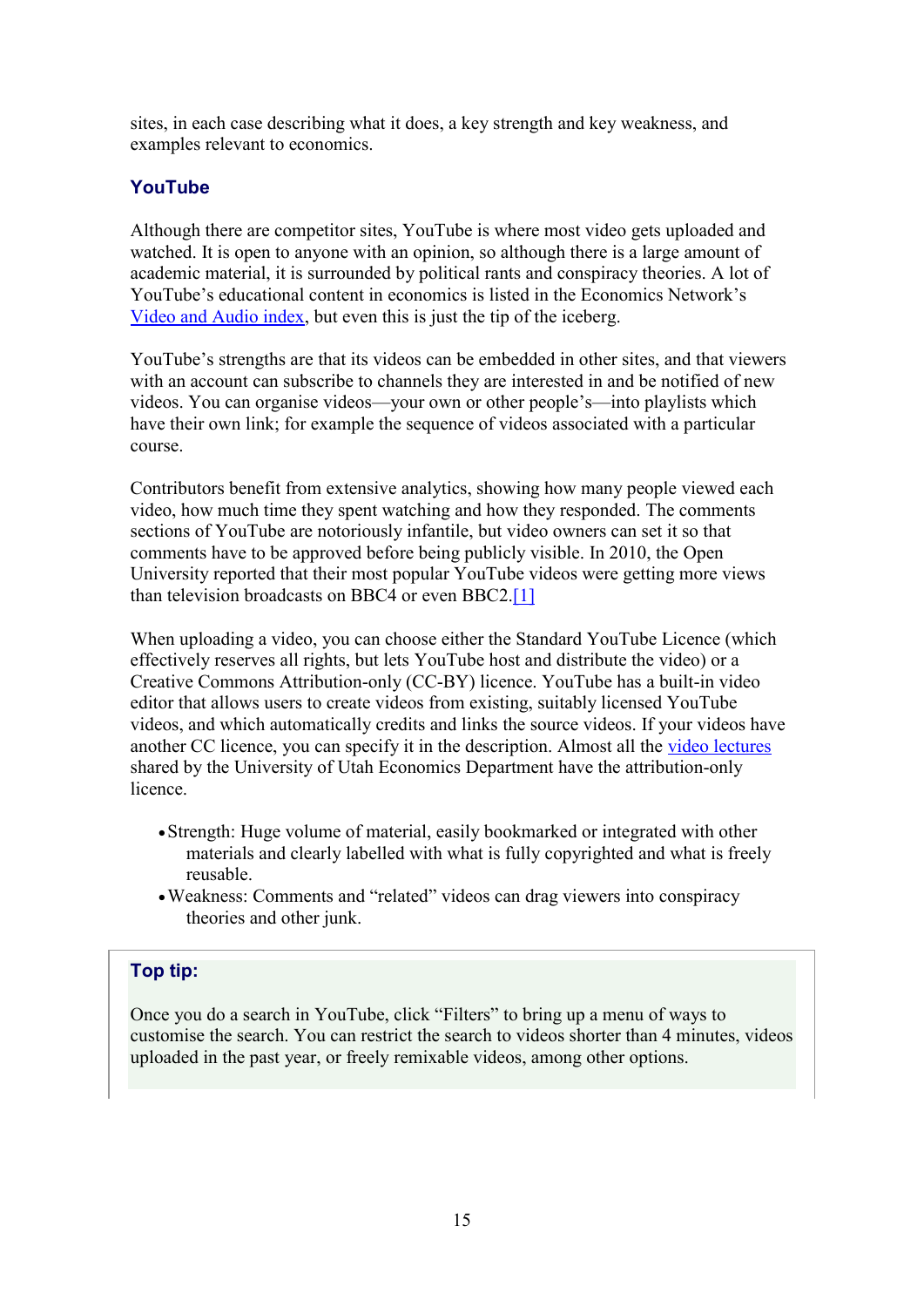| Filters $\blacktriangledown$ |             |                       |                         |             |
|------------------------------|-------------|-----------------------|-------------------------|-------------|
| <b>Upload date</b>           | <b>Type</b> | <b>Duration</b>       | <b>Features</b>         | Sort by     |
| Last hour                    | Video       | Short (< $4$ minutes) | 4K                      | Relevance   |
| Today                        | Channel     | Long (> 20 minutes)   | HD                      | Upload date |
| This week                    | Playlist    |                       | Subtitles/CC            | View count  |
| This month                   | Movie       |                       | <b>Creative Commons</b> | Rating      |
| This year                    | Show        |                       | 3D                      |             |
|                              |             |                       | Live                    |             |
|                              |             |                       | Purchased               |             |
|                              |             |                       | 360°                    |             |

#### Wikimedia Commons

This is a media repository hosted by the same charity behind Wikipedia, and maintained by a similar volunteer community. The name reflects that all the files here (mainly photographs and diagrams, but also some video and audio clips) are freely reusable by anyone for any purpose. Each file comes with different download options and, when you scroll down, the conditions for reuse, which vary.

Almost all of the images that illustrate Wikipedia and Wikiversity are hosted on Commons, and the site's purpose is to help resources created on these and other education or reference sites. For this reason, Commons is solely for images with educational or research value, although that is interpreted very broadly. This means the site avoids the huge numbers of holiday snaps and "selfies" that pour onto other imagesharing sites. A lot of the images here have come from museums, libraries and archives, or even from figures in open access research papers. The site is multilingual so, on searching for a particular diagram, you might find the exact type you want, but labelled in the wrong language.

If an image was generated by a piece of code, it is possible to include the code along with the image, including links to data sources. The [Wikipedia article on TED Spread](https://en.wikipedia.org/wiki/TED_spread) is illustrated with a graph generated from official data with some R code. The code, data, and link to the data source are [shared along with the image on Commons,](https://commons.wikimedia.org/wiki/File:Ted-Spread.png) allowing others to update the graph.

For a site that aims to support education, it is frustrating that Commons does not support office file formats, including slide shows or spreadsheets, because it is hard to protect them from viruses. Slides and documents do get shared on Commons in the form of PDFs, but this discourages remixing and repurposing. Graphs can be shared as vector diagrams in the SVG (Scalable Vector Graphics) format which is editable in desktop publishing software but not in Microsoft Office.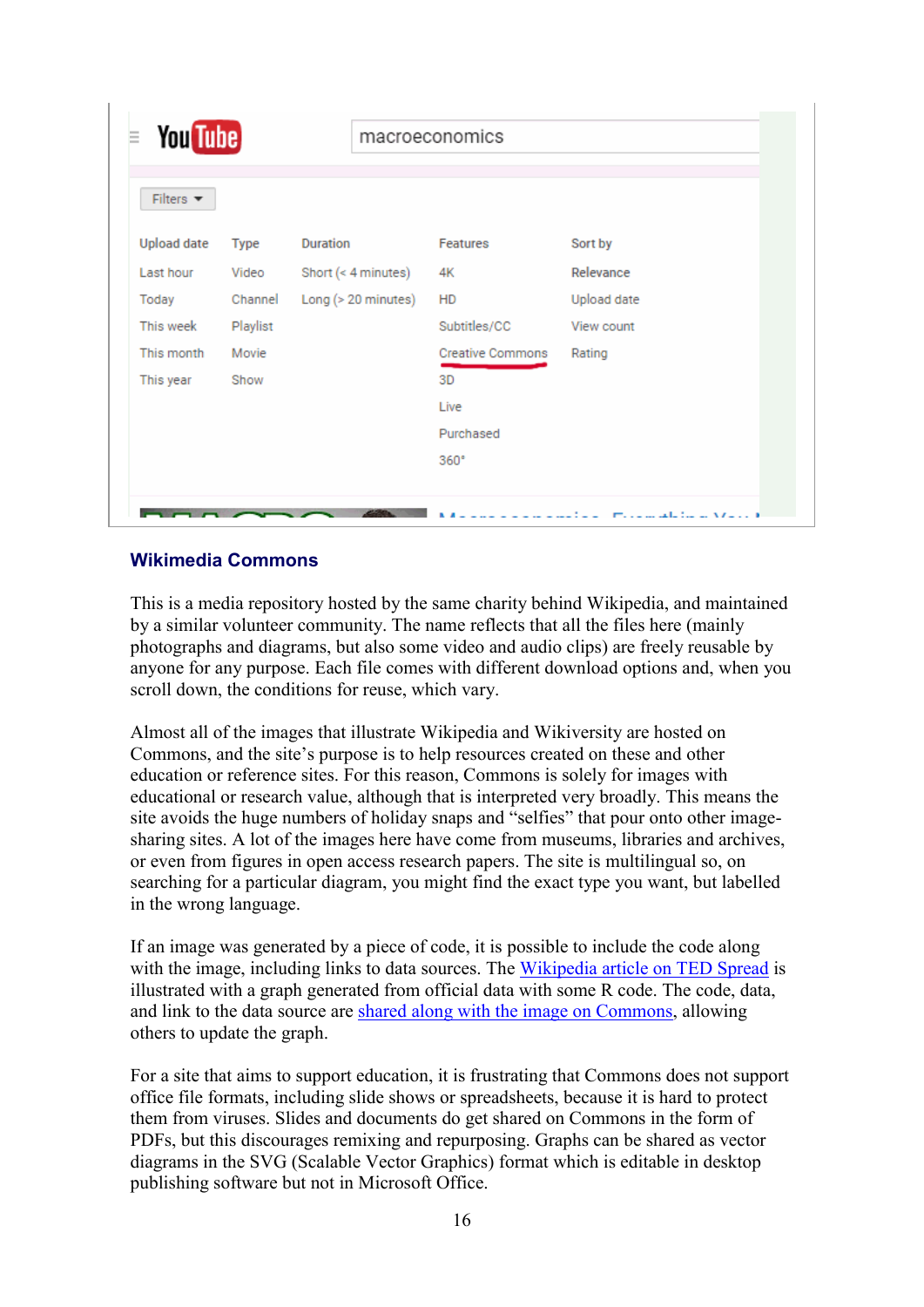- Strength: Everything here has both an educational purpose and a licence allowing free reuse by anyone.
- •Weakness: A confusing interface compared to commercial sites

## Top Tip:

The icons above each image give instructions for reuse in various contexts (online, in print etc.). Below the image are links to download in different resolutions. For an image to use in a Powerpoint, downloading an 800-pixel-tall version will be more efficient than a 3000-pixel-tall version.

## Flickr

To get a picture of an identifiable thing, not necessarily with an educational purpose, Flickr's truly enormous database of images is very likely to be helpful. Some cultural institutions such as the British Library or the Smithsonian share image collections here so, as with Commons, you can stumble on images of genuine historical interest.

From an uploader's perspective, Flickr has a very nice interface for adding and tagging files with description, location and other information. As with other services in this section (see Slideshare and Soundcloud below) there is a subscription version, but the free version gives you all the functions you practically need unless you are sharing a lot of content.

When I wanted images of the City of London and central Nairobi, and restricted the search to images I could use in a presentation without asking permission, Flickr obliged with these:



[The Square Mile](https://www.flickr.com/photos/mikepaws/10657936013/) by Michael Garnett via Flickr, [CC-BY-NC](https://creativecommons.org/licenses/by-nc/2.0/)



[Central Nairobi](https://www.flickr.com/photos/ninara/17297660486/) by Ninara via Flickr, [CC-](https://creativecommons.org/licenses/by/2.0/)[BY](https://creativecommons.org/licenses/by/2.0/)

- Strength: A huge number of images for every conceivable purpose
- •Weakness: It can be difficult to find suitable content for academic use amongst all that.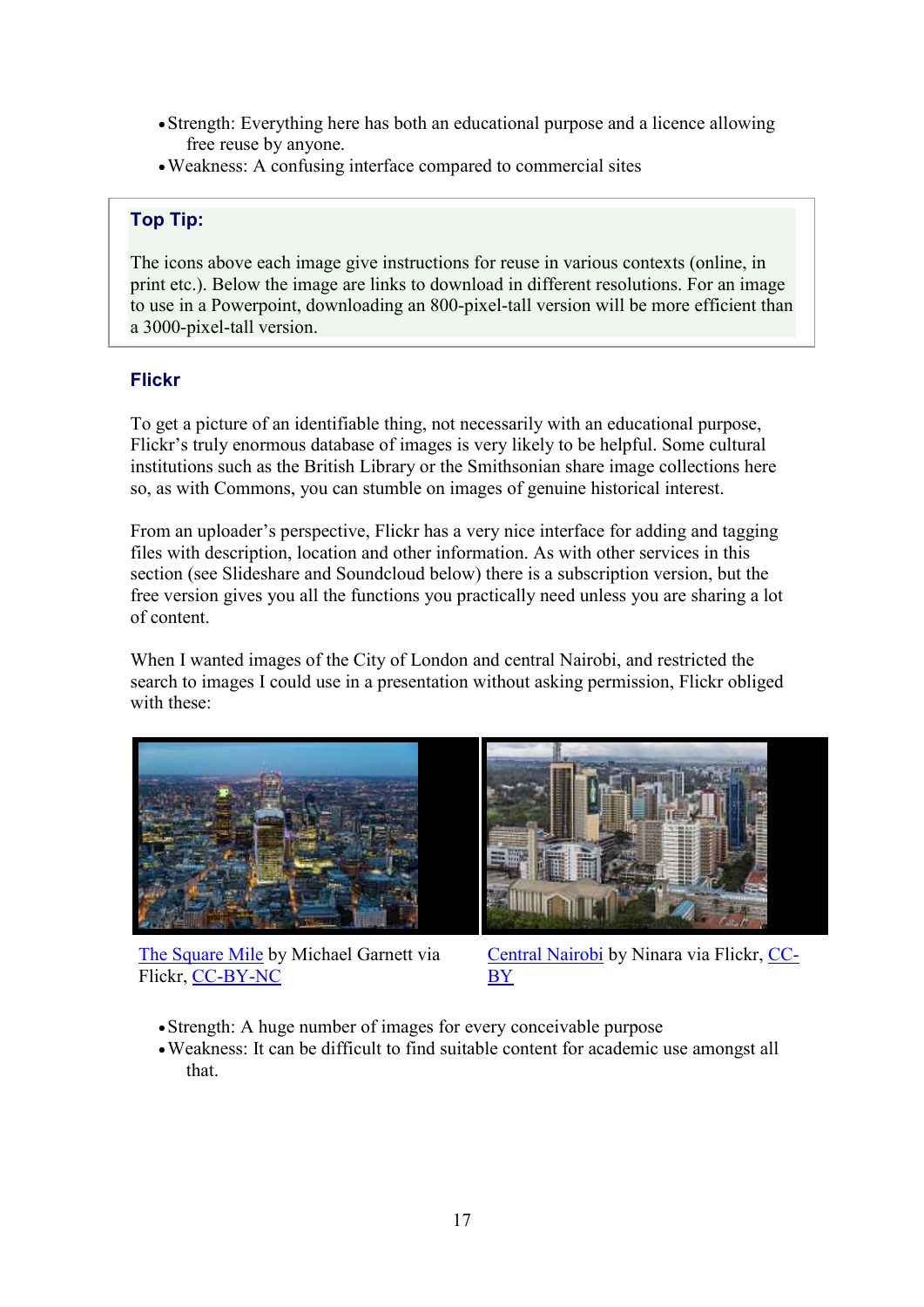#### Top Tips:

- When you search on Flickr, the licence search options are in the top left of the screen, allowing you to only search for images that you can reproduce or modify. There are hundreds of millions of images on Flickr, so even a restricted search makes use of a large database.
- •Beware that, intentionally or not, Flickr has a lot of incorrect licences. Someone might copy a page from *The Economist* and tag that image with a licence that allows free reuse, but the copyright in that image still resides with *The Economist*.

#### iTunesU

This is a service run by Apple that makes educational materials — including audio, video, and documents such as text transcripts — freely available through iTunes software. Whereas a site like YouTube lets anyone upload material, iTunesU has sharing agreements that cover a whole university, so you need to be in one of the partner institutions.

iTunesU content, like iTunes software itself, is free of charge to download, but not necessarily open in the sense of freely reusable: the licence is chosen by the institution[.\[2\]](https://www.economicsnetwork.ac.uk/#fn2) Although iTunes works on a variety of platforms including iPads and desktop computers, there are users who cannot access it, so it is sensible to give an alternative route to the material. For example, the [University of Oxford's audio](https://www.ox.ac.uk/itunes-u?wssl=1)  [programmes](https://www.ox.ac.uk/itunes-u?wssl=1) are released on the university's site as well as iTunes.

- •Strength: convenience for end user, and a potentially very large audience for academic lectures.
- •Weakness: a closed system that excludes a lot of users

60-Second Adventures in Economics is a series of short videos from the Open University, narrated by the comedian David Mitchell. It is [available through iTunesU](https://itunes.apple.com/gb/itunes-u/60-second-adventures-in-economics/id559719174) as both video and text transcripts, but also [shared on YouTube.](https://www.youtube.com/watch?v=ulyVXa-u4wE&list=PLhQpDGfX5e7DDGEQvLonjDQsbclAF2N-t) Imperial College Business School has [audio programmes on a variety of economic topics,](http://wwwf.imperial.ac.uk/imedia/itunes_collections/view/economics) available both through iTunes and a direct download.

#### Top Tip:

You can make a web link to a resource in iTunesU, but the reader will have to have iTunes software on their computer to follow the link. Left-click on the download button and select "Copy link" from the menu that appears.

#### **SlideShare**

This site is mainly focused on presentation slides, but other document types are shared here as well. It gives a convenient way to turn a Powerpoint file into an interactive web page which can be shared and linked. SlideShare displays all the text from the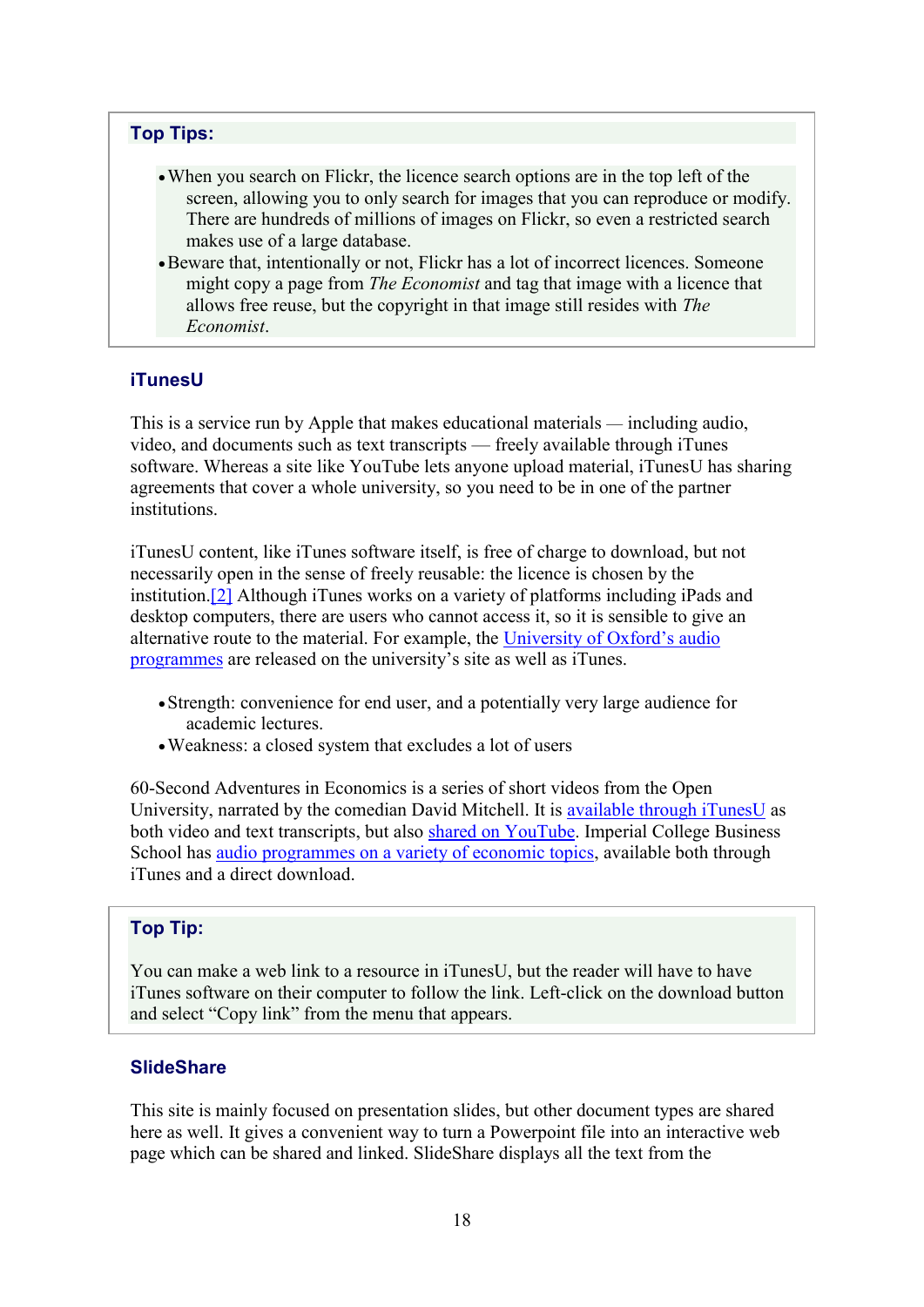presentation to make it accessible to search engines. There is also a download link for the presentation file, if the uploader has allowed it.

The web presentation treats the slideshow mostly as a succession of still images, so if your presentation uses complicated animation, it won't be visible in the online version. However, YouTube videos can be incorporated into the slides.

- •Strength: focused on one type of resource and with an active contributor community
- •Weakness: university-level material on economics and business is mixed in with much more from other educational levels, or presentations from businesses

Stephen Kinsella of the University of Limerick, Ireland, [shares more than 150](http://www.slideshare.net/kinsells)  [presentations](http://www.slideshare.net/kinsells) on SlideShare. The Office for National Statistics also [has an official](http://www.slideshare.net/statisticsONS)  [presence](http://www.slideshare.net/statisticsONS) with short summaries of newly released statistics and presentations from its research events.

## **Soundcloud**

This site is for sharing all kinds of audio, including lectures or academic discussions. As with YouTube, any user can subscribe to the channels they are interested in, and assemble tracks into customised playlists which can be bookmarked and shared. End users can listen via the web or via a free app on a mobile device.

A distinctive feature is that comments can attach to a particular point in the timeline, so you can see what they are reacting to.

- •Strength: Great for subscribing and bookmarking audio from events and news sources.
- •Weakness: Principally a music site with a relatively small proportion of academic content

*[The Economist](https://soundcloud.com/theeconomist)*, the [International Monetary](https://soundcloud.com/imf-podcasts) Fund, and the [London School of Economics](https://soundcloud.com/lsepodcasts) are among those with a SoundCloud presence. There are also archived recordings of past events including [the Festival of Economics in Bristol](https://soundcloud.com/bristol-festival-of-ideas/sets/festival-of-economics-2016) and the [Warwick Economics](https://soundcloud.com/warwick-economics-summit/)  [Summer School.](https://soundcloud.com/warwick-economics-summit/)

## **Footnotes**

[\[1\]](https://www.economicsnetwork.ac.uk/#fn1ref) Mick Norman (2010) "The Economy of Free – [Andrew Law, Director Multi-](https://blogs.kent.ac.uk/learn-tech/2010/04/27/the-economy-of-free-andrew-law-director-multi-platform-broadcasting-the-open-university/)[Platform Broadcasting, The Open](https://blogs.kent.ac.uk/learn-tech/2010/04/27/the-economy-of-free-andrew-law-director-multi-platform-broadcasting-the-open-university/) University" University of Kent Unit for the Enhancement of Learning and Teaching

[\[2\]](https://www.economicsnetwork.ac.uk/#fn2ref) Terese Bird (2011) ["YouTube and iTunes U for Beyond](http://www.slideshare.net/tbirdcymru/youtube-and-itunes-u-for-beyondtext-open-educational-resources)-Text Open Educational [Resources"](http://www.slideshare.net/tbirdcymru/youtube-and-itunes-u-for-beyondtext-open-educational-resources) Seminar presentation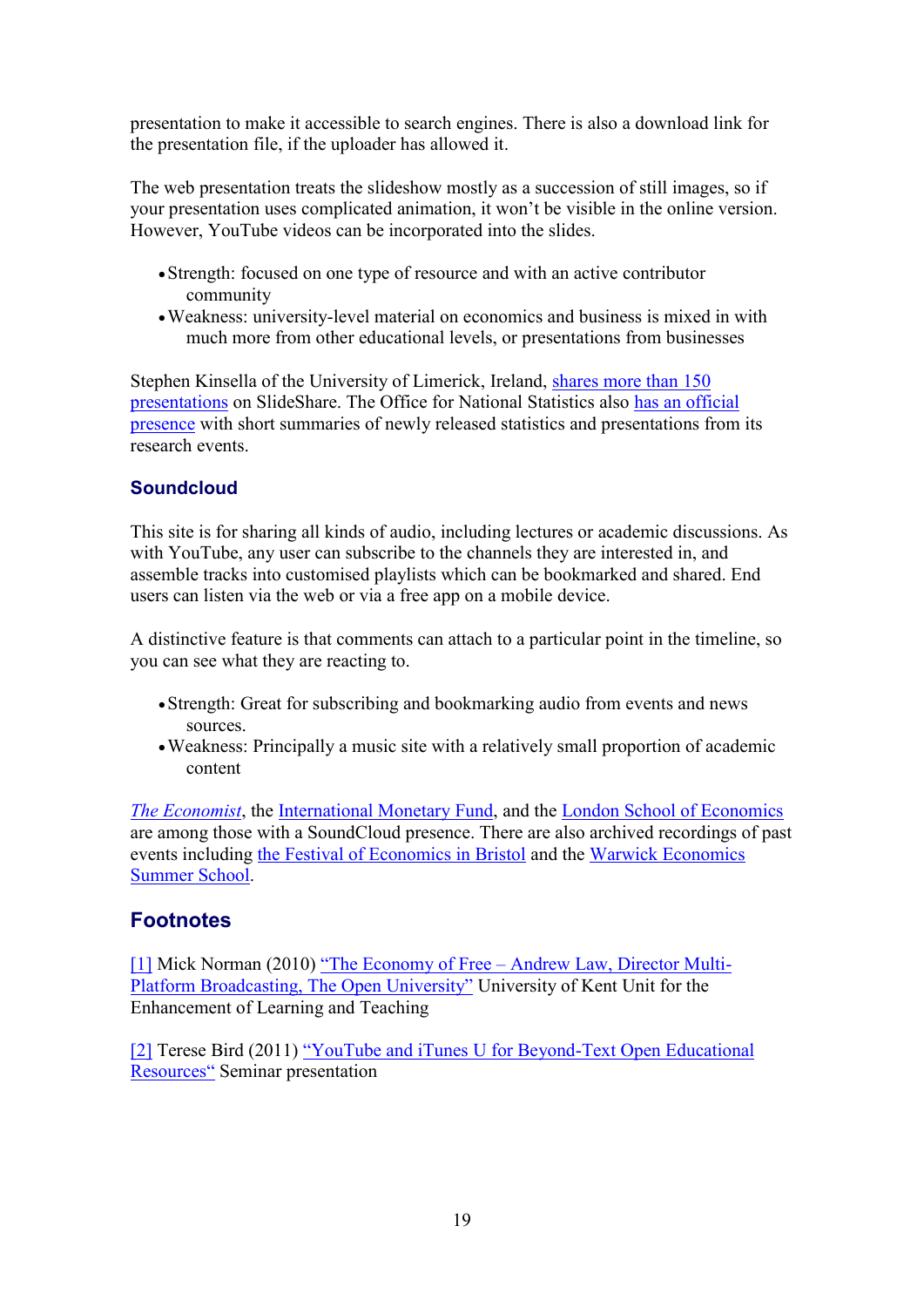## <span id="page-19-0"></span>4. Releasing your own resources

The open approach can be summed up in three points:

- 1. Whenever you share materials, **[state your intentions](https://www.economicsnetwork.ac.uk/#s41)**
- 2. **[Be bold](https://www.economicsnetwork.ac.uk/#s42)** in adapting material and allowing your material to be adapted
- 3. **[Give credit](https://www.economicsnetwork.ac.uk/#s43)** where credit is due

## **Contents**

- o [4.1 State your intentions](https://www.economicsnetwork.ac.uk/#s41)
	- ▪[Performer's rights](https://www.economicsnetwork.ac.uk/#Performer-s_rights)
- o [4.2 Be bold and choose a liberal licence](https://www.economicsnetwork.ac.uk/#s42) ▪[Avoiding exploitation](https://www.economicsnetwork.ac.uk/#Avoiding_exploitation)
- o [4.3 Give credit where credit is due](https://www.economicsnetwork.ac.uk/#s43) ▪[Top tip:](https://www.economicsnetwork.ac.uk/#Top_tip:)

## <span id="page-19-1"></span>4.1 State your intentions

Every reader is a potential remixer, so make your intentions clear when putting anything online, from a photograph to an online textbook. Unless the licence is specified by your work contract, you have some freedom of choice in how you license your work. Do you want the reader to be able to make their own copies, update it, combine it with other materials, or do you forbid use without your advance permission? If you want reserve all rights, say so.

*Use a standard licence*. Resist the temptation to put "for educational use only" or your

own wording. These are not legally pinned-down. The Creative Commons licences have been worked on by legal experts in the UK and internationally, in consultation with educators and other users. Sharing ought to be straightforward for creators and users, and any ambiguity works against this.

There are seven variations of Creative Commons, with different combinations of clauses such as Attribution required (BY), Share-Alike (SA), and Non-Commercial (NC). With the default "all rights reserved", this gives eight total choices.[\[1\]](https://www.economicsnetwork.ac.uk/#fn1) Arguably this is already too complicated: more options only make it more confusing.

When uploading media to Flickr, YouTube, or Wikimedia Commons, you choose a licence as part of the upload process. On other platforms, selecting a licence just takes a little more thought.



Creative Commons licences from least to most restrictive. Image credit: Creative Commons [CC-BY](https://creativecommons.org/licenses/by/4.0/)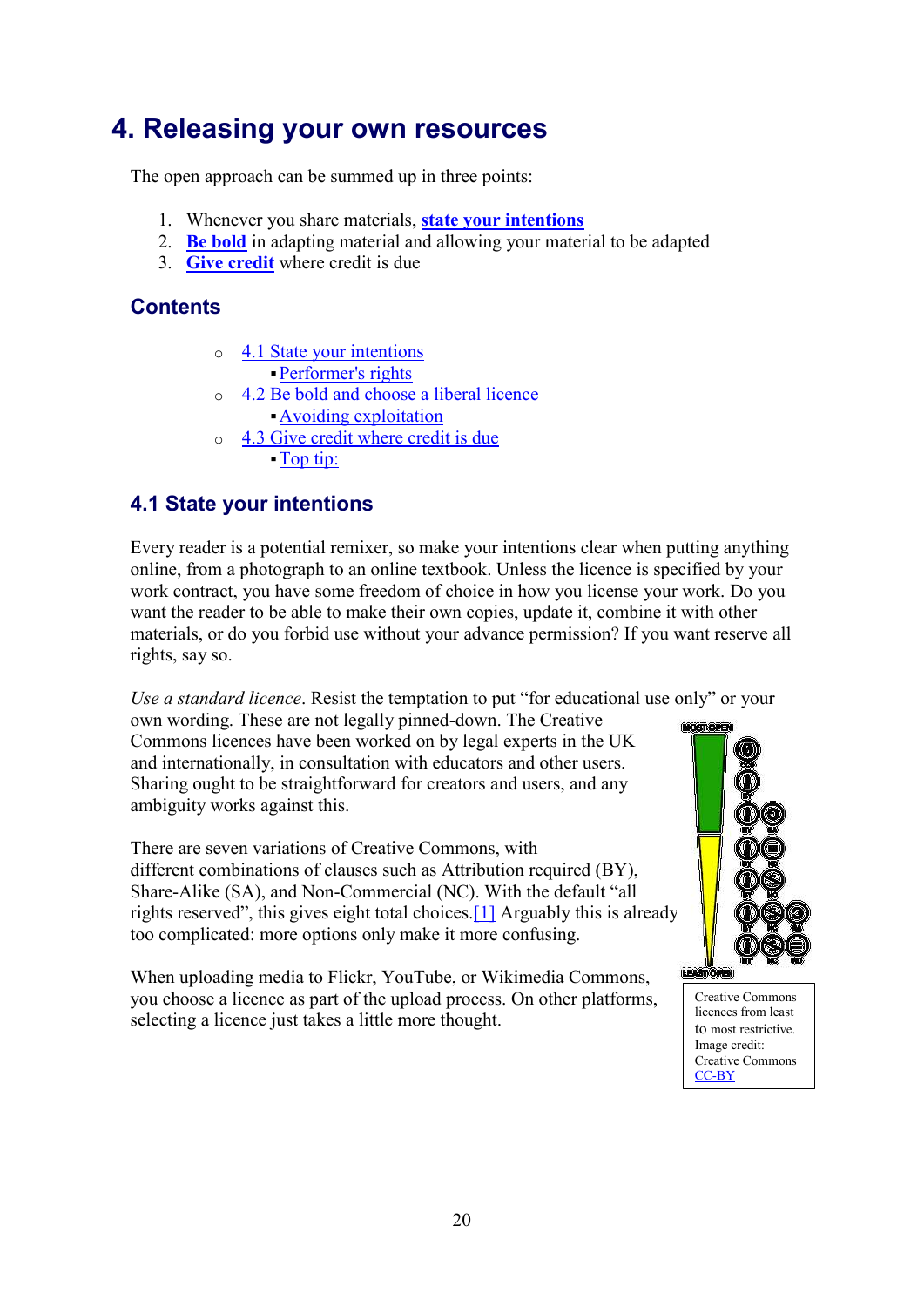#### The [official page for each Creative Commons licence](https://creativecommons.org/licenses/)

explains how to attach that licence to your work. It can be simple as including a single sentence, ideally with a web link. For extra clarity, and for resources that might be used offline, repeat the licence text.

Geographer Rich Harris of the University of Bristol has released his "Statistics for Geography and Environmental Science: an introduction in R" as <u>a set of open resources</u>. The first page of the Word document is a lay summary of the material's Attribution-NonCommercial ShareAlike licence, copied from the Creative Commons site.

A couple of considerations to be aware of:

| _____<br>introduction in R                                                                                                                                                                                                                                                                                                                                                            |
|---------------------------------------------------------------------------------------------------------------------------------------------------------------------------------------------------------------------------------------------------------------------------------------------------------------------------------------------------------------------------------------|
| <b>Richard Haven</b>                                                                                                                                                                                                                                                                                                                                                                  |
| <b>MA: Direct assaul EMARGIN AVE</b>                                                                                                                                                                                                                                                                                                                                                  |
| August 2811                                                                                                                                                                                                                                                                                                                                                                           |
| <b>Copyright Notice</b>                                                                                                                                                                                                                                                                                                                                                               |
|                                                                                                                                                                                                                                                                                                                                                                                       |
| You are free:                                                                                                                                                                                                                                                                                                                                                                         |
| to Share - to copy, desirban and tensor's the so-                                                                                                                                                                                                                                                                                                                                     |
| to Bassin - in adapt the work.                                                                                                                                                                                                                                                                                                                                                        |
| Under the following conditions:                                                                                                                                                                                                                                                                                                                                                       |
| Atterbation -- Statemen washere the week to tracetag the Stillewing tear cloudy at the than all<br>art decrease finant as 1.1 of Spender for Gross spite and Europeanoral Science, an<br>introduction in R. by Fichard Harro, written to support the reebook Business for Geography and<br>Everyonemial Searce (Hanny & Jacon, 2011), with splates at http://www.pinal.statistics.com |
| Networkerstal -- You say not law this work by commercial purposes tods the exception of<br>markete and trajeing invarior at Chirvenhor and revenueed Nedler Education institutions.                                                                                                                                                                                                   |
| Miam Akke-If you altat. Equiliate, at ballil upon this work, you may distribute the tending.<br>week only under the same or standar brotter to this sus. This not requested but not stage and is ered a<br>degreed was decisionly work to sick has suffices at all.                                                                                                                   |
| With the understanding that:                                                                                                                                                                                                                                                                                                                                                          |
| Wallest - Any of the shore conditions inclu paped if you get permission from the copyright .<br>tutter.                                                                                                                                                                                                                                                                               |
| Public Bonnes - Where the work or nor of ny elements is in the public domain make applicable<br>les) that status is in no way affected by the leases-                                                                                                                                                                                                                                 |
| Other Highes - In no way are see altha fallowing upto affortably the known                                                                                                                                                                                                                                                                                                            |
| · You for deding or the net right, or after applicable reporcit recognizes and limitetums;                                                                                                                                                                                                                                                                                            |
| . The author's north vights:                                                                                                                                                                                                                                                                                                                                                          |
| * Eights other persons start have without the truck duelf or at hom the work at need, multi-ac-<br>positions or privacy rigges.                                                                                                                                                                                                                                                       |
| Notice * For any trace or domination, you took make their to other the license terms of the<br><b>winds</b>                                                                                                                                                                                                                                                                           |
|                                                                                                                                                                                                                                                                                                                                                                                       |

- •Creative Commons licences do not necessarily cover software, so if you distribute code you may need to declare a separate licence for that. For example, for the [DeSTRESS interactive graphs,](http://economicsnetwork.ac.uk/statistics/graphs) the text has a Creative Commons Attribution-ShareAlike licence while the code has an MIT licence. With software as with anything else, there are [many established licences,](https://tldrlegal.com/) so it is clearer to adopt one of these rather than coming up with your own wording.
- If you share slides or documents based on an institutional template, these might include the logo of your institution or department. These logos are not themselves freely reusable, so it is normal to point that out in small print: see the [TRUE project](https://www.economicsnetwork.ac.uk/true_showcase) sidebar for an example.

#### Performer's rights

Performer's rights are a separate category of rights from copyright, and a lecture counts as a performance: there are rights associated with it, separate from the copyright in the presentation materials. The performer's rights exist whether or not the presentation is in private, and whether or not there is an audience.

Universities are increasingly wording employment contracts so that they automatically have permission from lecturers to share footage of performances done in work time. When this is not the case, you may have to declare in writing that you are happy for recordings of your performance to be public.

If you are sharing a video of someone else, such as a guest lecturer or conference speaker, you need their (ideally written) permission, including a mention of performer's rights as well as rights in their presentation materials[.\[2\]](https://www.economicsnetwork.ac.uk/#fn2)

## <span id="page-20-0"></span>4.2 Be bold and choose a liberal licence

Before we had a global digital information network, spreading information to the widest possible audience was costly. Now, global access is the easiest option and restricting information to a limited audience is costly. So it is not access to information that needs to be justified, but barriers to the flow of information.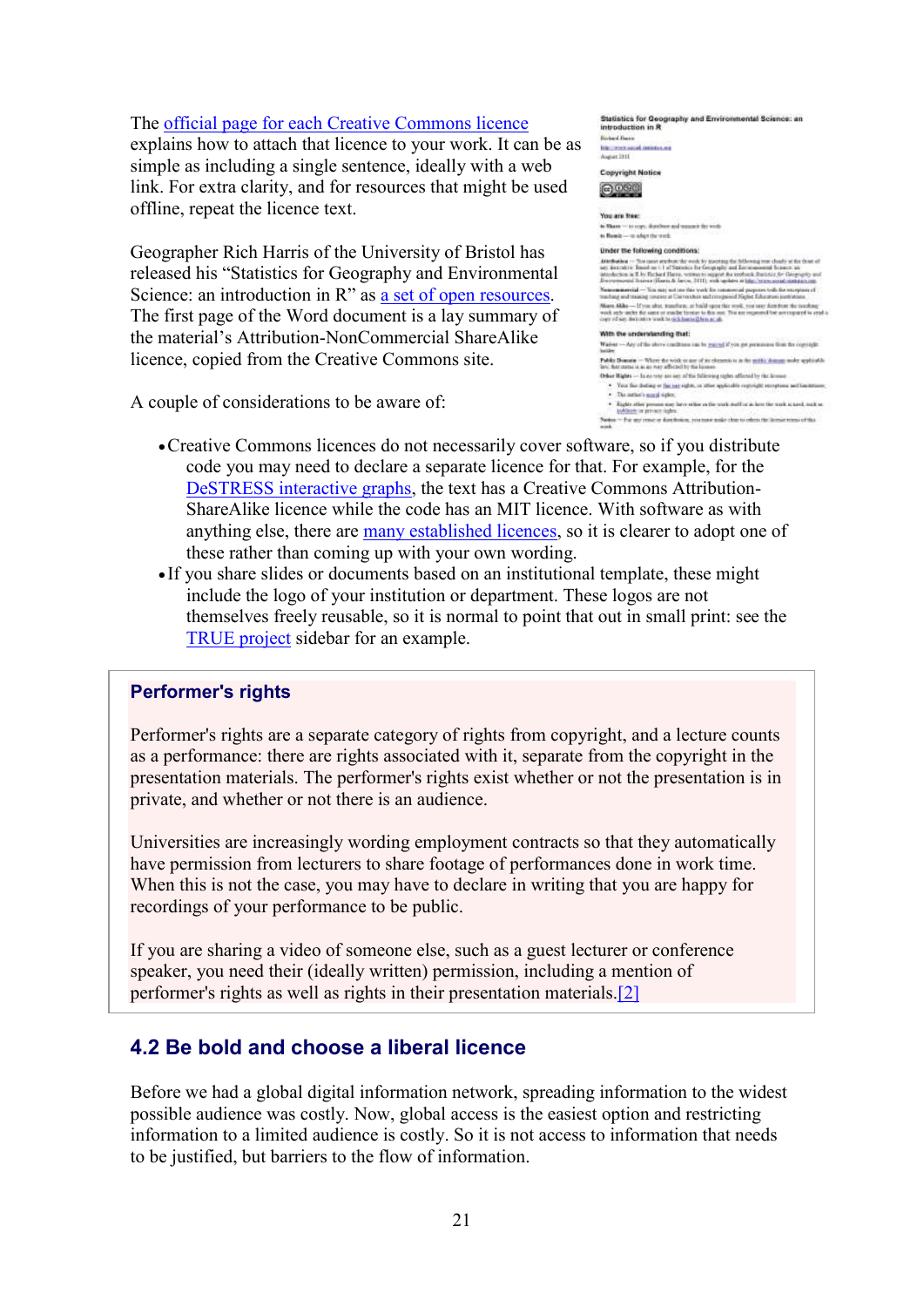It is almost impossible to anticipate the uses people will find for your work, and that this is a good thing. Putting a "No Derivatives" clause implies that the work is the best it could ever be for its purpose; that no tweaks anyone could make would improve it. In the case of educational material, it assumes that no one would have a need to update key facts. "No Derivatives" might be appropriate for something like a legal contract where even a small change of wording might render it useless, but not an educational resource which will need to be updated to remain useful.

#### Avoiding exploitation

How can we prevent exploitation of our work for commercial gain, while supporting those who use it for legitimate educational purposes? Creative Commons licences can have a "Non-[commercial" clause](https://wiki.creativecommons.org/4.0/NonCommercial) which may seem an obvious solution. However, the clause has been notoriously hard to define in practice. When universities charge tuition fees and much research is published in subscription journals, education and research could be argued to be commercial activities. Educational use of material might involve posting it on YouTube or on a public blog, which would involve use of a commercial tool.

As Wild and Wilson (2013) write: "When choosing a CC BY-NC licence you might think that you only prevent use within the for-profit sector. This is not entirely true: you may actually prevent use within the public and non-profit sectors as well."[\[3\]](https://www.economicsnetwork.ac.uk/#fn3) Some of the most high-profile platforms for educational material actually forbid non-commercial clauses, for example Wikimedia Commons.

The Non-Commercial clause may not be the ideal way to prevent exploitation, but there are alternatives. One way is to release material in a public showcase: charging for something that people can get easily at no charge is a terrible business model. The ShareAlike clause, requiring any altered versions to have the same licence as the original, is a further layer of protection. It prevents anyone from making a derivative version of your work, and then placing that version under restrictive copyright.

The above examples assume that people obey copyright law, but outright plagiarism (ignoring copyright law) is a possibility. However, this is a risk that comes with putting material online *in any form*, whether openly licenced or not.

#### <span id="page-21-0"></span>4.3 Give credit where credit is due

When you download and use Creative Commons-licensed materials you are implicitly accepting a legal contract, so take seriously the requirements of the licence. You are usually required to attribute the author in the manner they specify, so for example you might be required to link to their web site. Often you are required to specify the licence, and it is a good idea to do that anyway.

Again, since every reader is potentially a remixer, somebody who sees an image in your presentation might want to use the same image in their own works. This is another reason to give an explicit path to that source. So credit the author, the licence, and the site where you found the item, [like the examples in Section 3](https://www.economicsnetwork.ac.uk/handbook/open/3#Flickr), not just "found via Google" or "found on Wikipedia".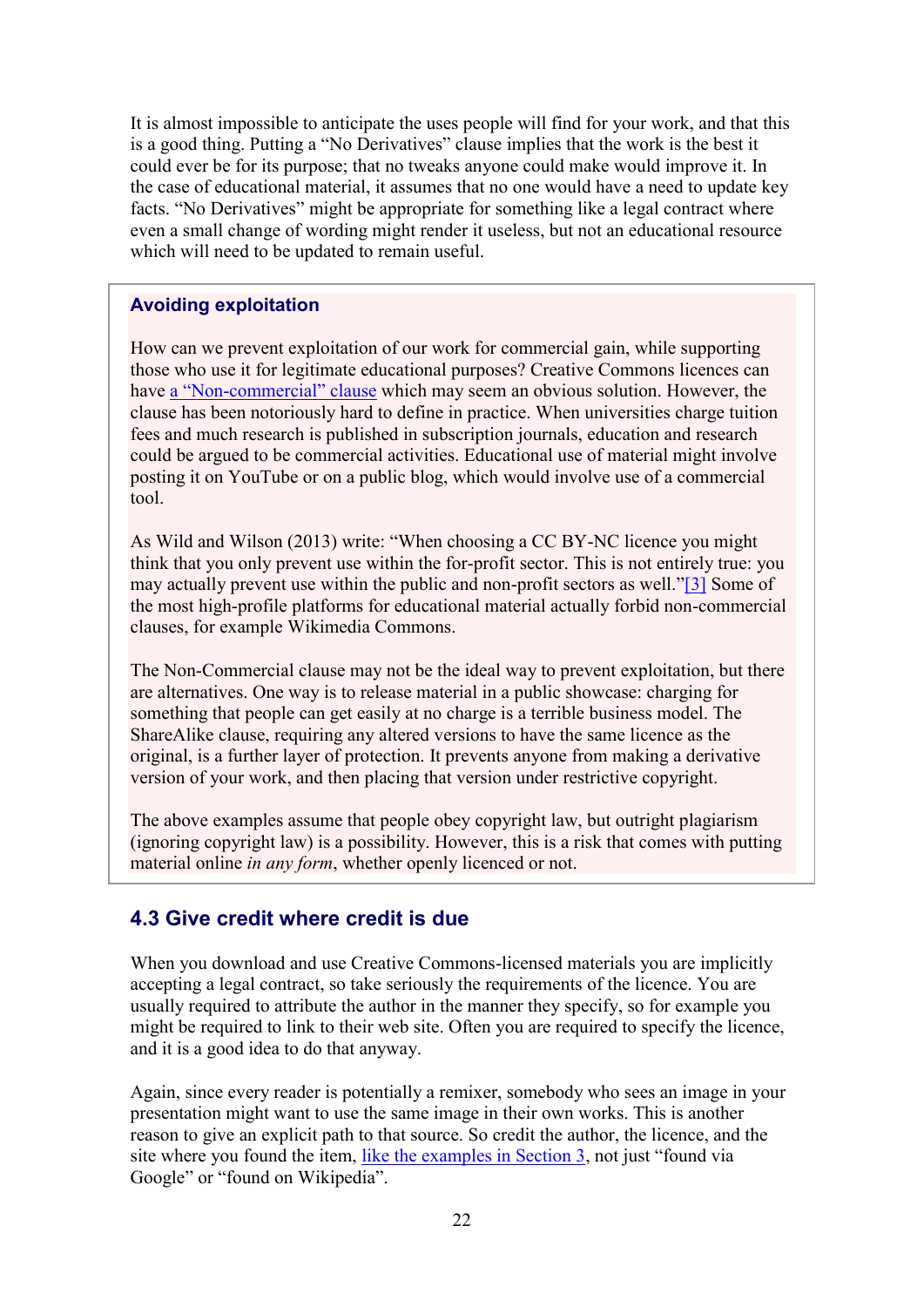## Top tip:

If you use Creative Commons-licensed images in lecture slides, you can credit the source images in the foot of each slide *or* in a slide at the end.

## **Footnotes**

[\[1\]](https://www.economicsnetwork.ac.uk/#fnref1) P2PU have [a short online module](https://courses.p2pu.org/en/groups/get-cc-savvy/) to explain the different types of CC licence.

[\[2\]](https://www.economicsnetwork.ac.uk/#fnref2) ["Recording lectures: legal considerations",](https://www.jisc.ac.uk/guides/recording-lectures-legal-considerations) a Jisc guide

["Recording lectures and participants' legal rights –](http://www.elearning.eps.manchester.ac.uk/recording-lectures-and-participants-legal-rights-what-you-should-know/) what you should know" University of Manchester

[\[3\]](https://www.economicsnetwork.ac.uk/#fnref3) Joanna Wild & Rowan Wilson (2013) ["CC-By: what does it mean for scholarly](http://openaccess.ox.ac.uk/cc-by-what-does-it-mean-for-scholarly-articles-3/)  [articles?"](http://openaccess.ox.ac.uk/cc-by-what-does-it-mean-for-scholarly-articles-3/) Open Access Oxford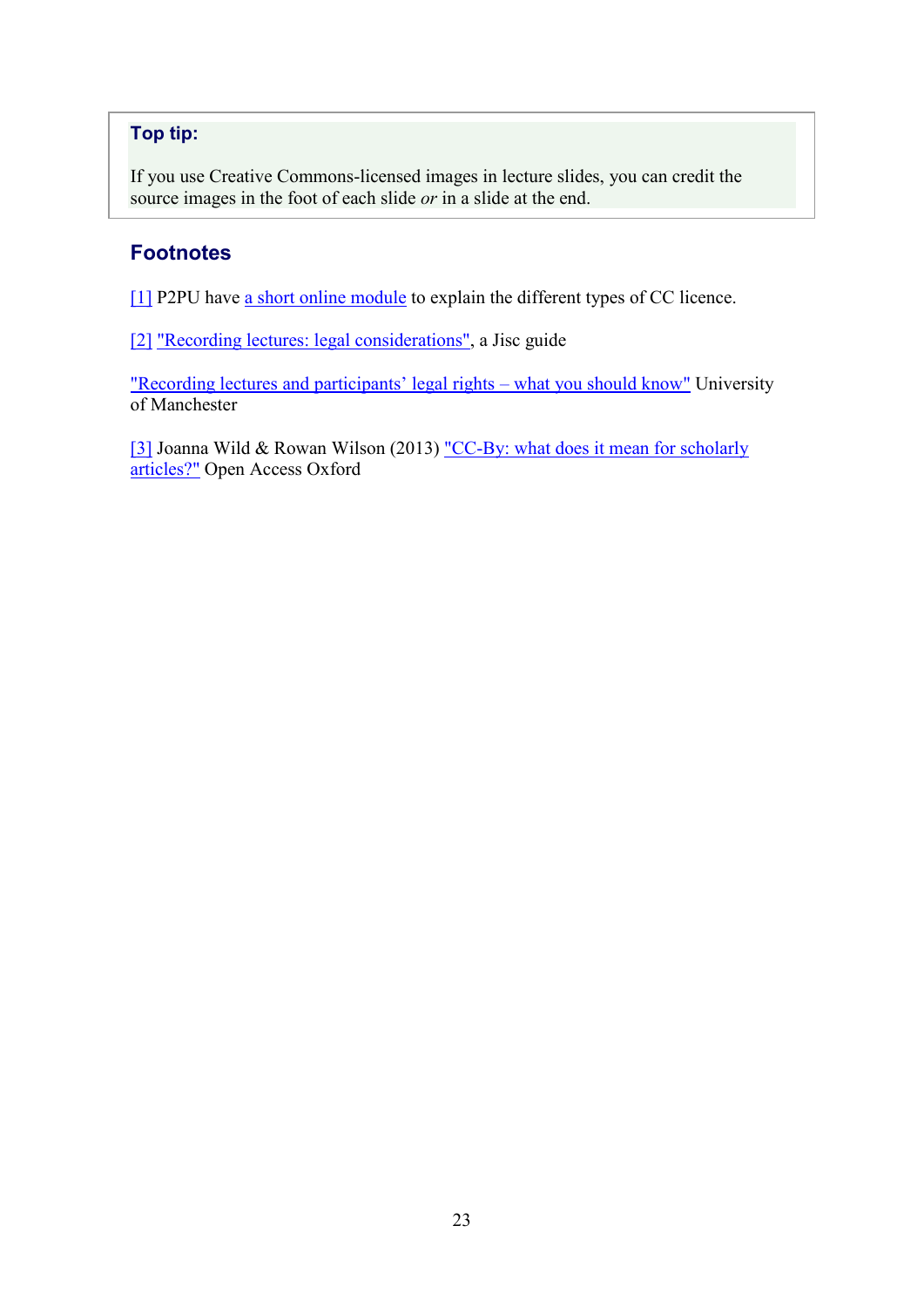## <span id="page-23-0"></span>5. Conclusion

The [Budapest Declaration on Open Access](http://www.budapestopenaccessinitiative.org/read) promised that open access would "lay the foundation for uniting humanity in a common intellectual conversation and quest for knowledge". The [Paris Declaration on Open Educational Resources](http://www.unesco.org/new/fileadmin/MULTIMEDIA/HQ/CI/CI/pdf/Events/English_Paris_OER_Declaration.pdf) said that open educational resources would "Improve both cost-efficiency and quality of teaching and learning outcomes". In one sense the promised revolution has not materialised: the impact so far within formal education may seem small. However, openness has transformed the online world that we all inhabit, whether as students, staff, or members of the public[.\[1\]](https://www.economicsnetwork.ac.uk/#fn1) Some of the most popular sites on the internet are open educational resources, and together they share hundreds of millions of images, articles and other files for educational use.

Students come to university already familiar with Khan Academy, with Wikipedia, with iTunes and other openly available sources. Their choice of degree may well have been shaped by video clips and other materials found online. Openly available materials do not replace the university experience, but they can complement it, as supplements to diversify the presentation of an idea, or as building blocks to be repurposed in making new materials. They are a commons that anyone can draw on, and which professional educators are best placed to make innovative use of.

## **Footnotes**

[\[1\]](https://www.economicsnetwork.ac.uk/#fn1ref) Weller, M. 2014. *Battle for Open: How openness won and why it doesn't feel like victory*. London: Ubiquity Press. DOI: [10.5334/bam](https://doi.org/10.5334/bam)